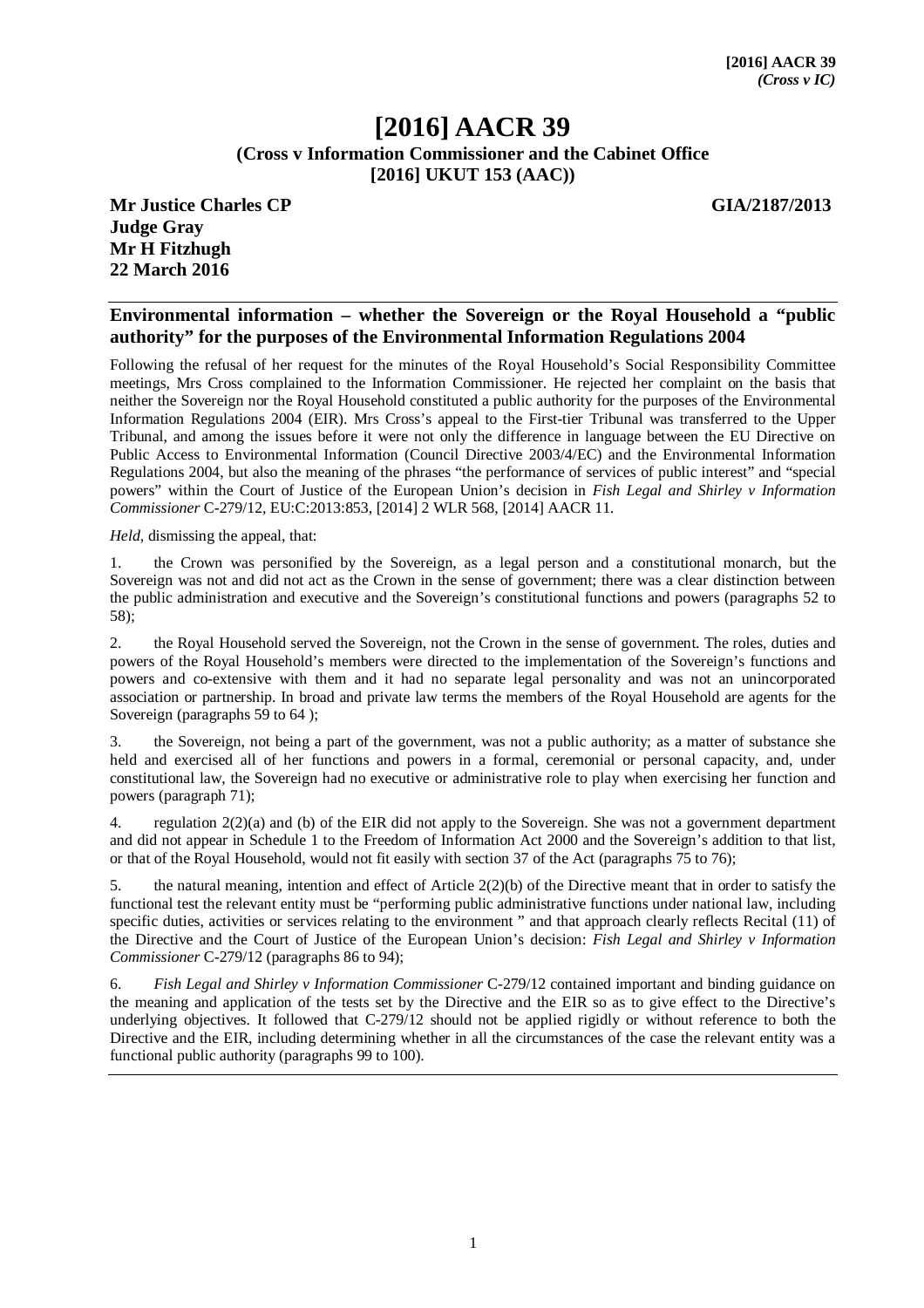### **DECISION OF THE UPPER TRIBUNAL (ADMINISTRATIVE APPEALS CHAMBER)**

### **REASONS**

#### **Overview and conclusion**

1. The difference in language between the EU Directive on Public Access to Environmental Information (Council Directive 2003/4/EC) ("the Directive") and the Environmental Information Regulations 2004 (SI 2004/3391) ("the EIR") causes complications. For example, it is not immediately apparent where the Sovereign, or the Royal Household, or the holder of an office or an employee (who together are commonly described as the Royal Household) is included within the definition of a public authority in the EIR if they fall within that definition in the Directive.

2. The use of the descriptors "the performance of services of public interest" and "special powers" by the CJEU in *Fish Legal v Information Commissioner* [2014] 2 WLR 568 (*Fish Legal EU*) introduces descriptions that have a range of meaning into the approach to be applied.

3. Additionally, convention and practice relating to the Monarchy cause complications and probably explain why much time and effort was initially directed in the written arguments to whether the Royal Household, rather than the Sovereign, is a public authority or the relevant public authority in this case. Before us it became common ground that this was a red herring although the Information Commissioner reserved for another day the argument whether only bodies with a legal personality can qualify as a public authority under regulation 2(2)(c) of the EIR.

4. Before us, and in our view correctly, it became common ground that whether or not the Royal Household has a legal personality or is a body for the purposes of the EIR:

- i) the relevant roles and functions of the Royal Household are co-extensive with those of the Sovereign, and so
- ii) the determinative question is whether the Sovereign, and so the relevant roles and functions of the Sovereign, make her a public authority for the purposes of the Directive,
- iii) if the answer is that the Sovereign is a public authority under the Directive, it was accepted that we should conclude that the Sovereign, as a natural and so legal person, was a public authority under the EIR or that the Directive was directly enforceable, and
- iv) if the answer is that the Sovereign is a public authority, an officer of the Royal Household would act on her behalf in dealing with any request made under the EIR or the Directive and any decision (eg.by the Information Commissioner) made in respect of that request.

5. In our view the answer to this determinative question is that the Sovereign is not a public authority for those purposes because the Sovereign does not have executive or administrative functions and so in the terms of paragraphs 51 and 52 of the judgment of the CJEU in *Fish Legal EU*: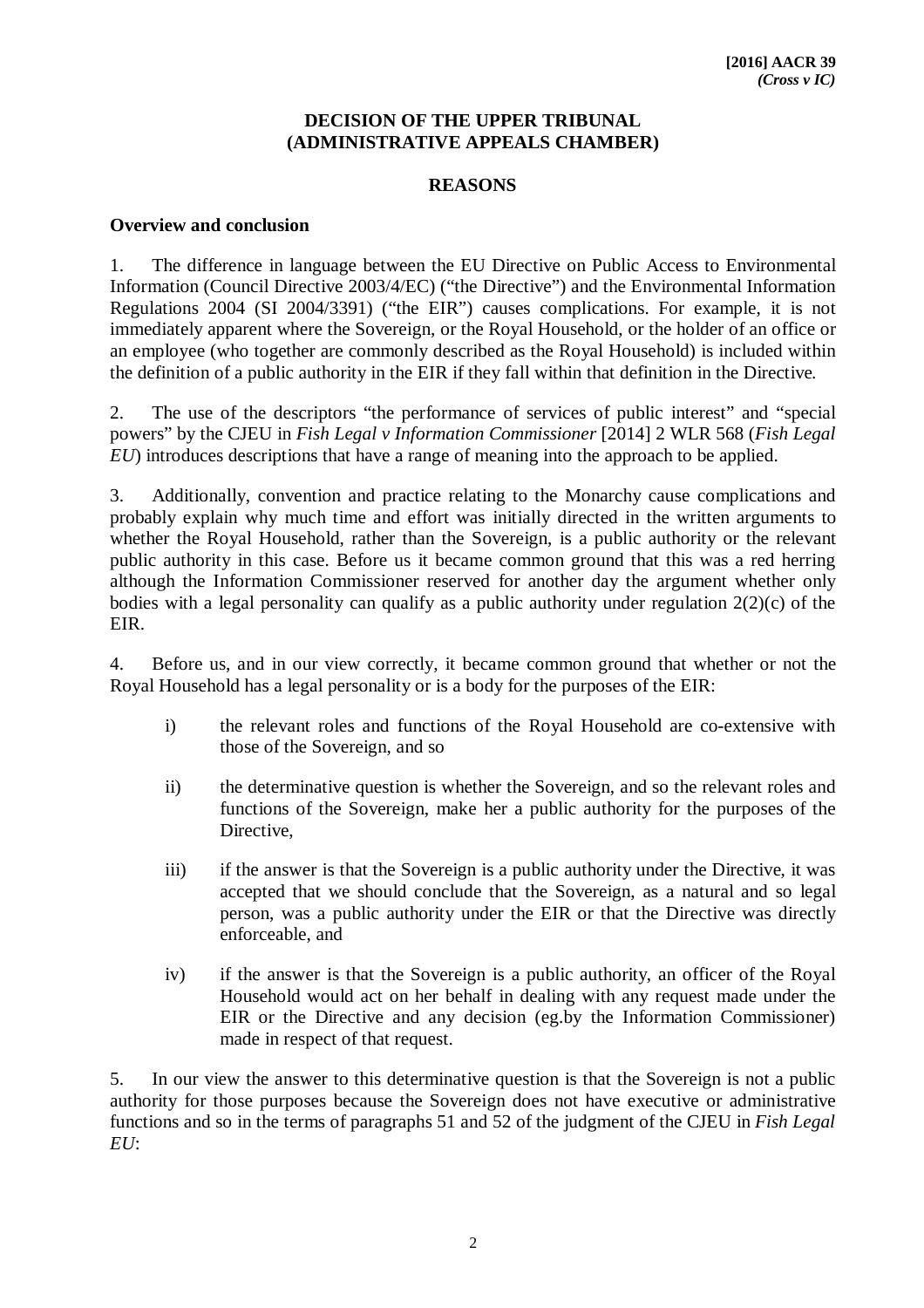- i) the Sovereign is not an administrative authority, namely an entity which forms part of the public administration or the executive of the state, and so does not fall within Article 2(2)(a) of the Directive and so for that reason within regulations  $2(2)(a)$  or (b) of the EIR, and
- ii) the Sovereign is not a person entrusted with the performance of services of public interest, *inter alia* in the environmental field, who is for this purpose vested with special powers, and so does not fall within Article  $2(2)(b)$  of the Directive or regulation  $2(2)(c)$  of the EIR.

6. Alternatively, standing back and applying a cross check with the wording and underlying purposes and objectives of the Directive and the EIR, we have concluded that the functions and powers of the Sovereign that are relied on by Mrs Cross do not have a sufficient connection to what entities that are organically part of the administration or the executive of a state do.

7. Also, the Sovereign is not a person under the control of a public authority who has public responsibilities, exercises public functions or provides public services relating to the environment, and so does not fall within Article 2(2)(c) of the Directive or regulation 2(2)(d) of the EIR.

8. This conclusion means that we do not have to consider whether the approach described in paragraph 4(iii) is correct, or the point expressly reserved by the Information Commissioner on legal personality.

# **Introduction**

9. Mrs Cross made an information request of 16 March 2012, to *"the Information Officer, the Royal Household",* seeking *"all minutes of meetings held by the Social Responsibility Committee".* The Deputy Senior Correspondence Officer for the Royal Household refused the request on 26 March 2012, on the basis that *"the Royal Household is not considered a public authority under the terms of [the EIR]"*.

10. Mrs Cross complained to the Information Commissioner on 20 May 2012 about the refusal of her request. In doing so she provided detailed grounds for her contention that the Royal Household was a public authority for the purposes of regulation  $2(2)(c)$  of the EIR. The Information Commissioner investigated, and replied by letter of 21 March 2013. He concluded that as the Royal Household was not a public authority for the purposes of the EIR he had no jurisdiction to issue a decision notice. Because the Information Commissioner found that the Royal Household's response was made on behalf of the Sovereign, he went on to consider whether the Sovereign herself was a public authority under the EIR, and concluded that the answer was "no".

11. Mrs Cross appealed to the First-tier Tribunal (the F-tT) on 17 April 2013, now contending that both the Royal Household and the Sovereign were public authorities under the EIR. The appeal was transferred from the F-tT to the Upper Tribunal (the UT) on 20 June 2013 and, on 8 July 2013, it was stayed pending the decision of the CJEU on a preliminary ruling in *Fish Legal v Information Commissioner and Ors* and *Shirley v Information Commissioner and Ors,*  concerning whether water companies were public authorities for the purposes of the Directive. The CJEU gave judgment on 19 December 2013 and the case is reported as *Fish Legal and Shirley v Information Commissioner* C-279/12, EU:C:2013:853, [2014] 2 WLR 568, [2014] AACR 11 (*"Fish Legal EU"*). As a result, the stay was lifted on 16 January 2014 but, following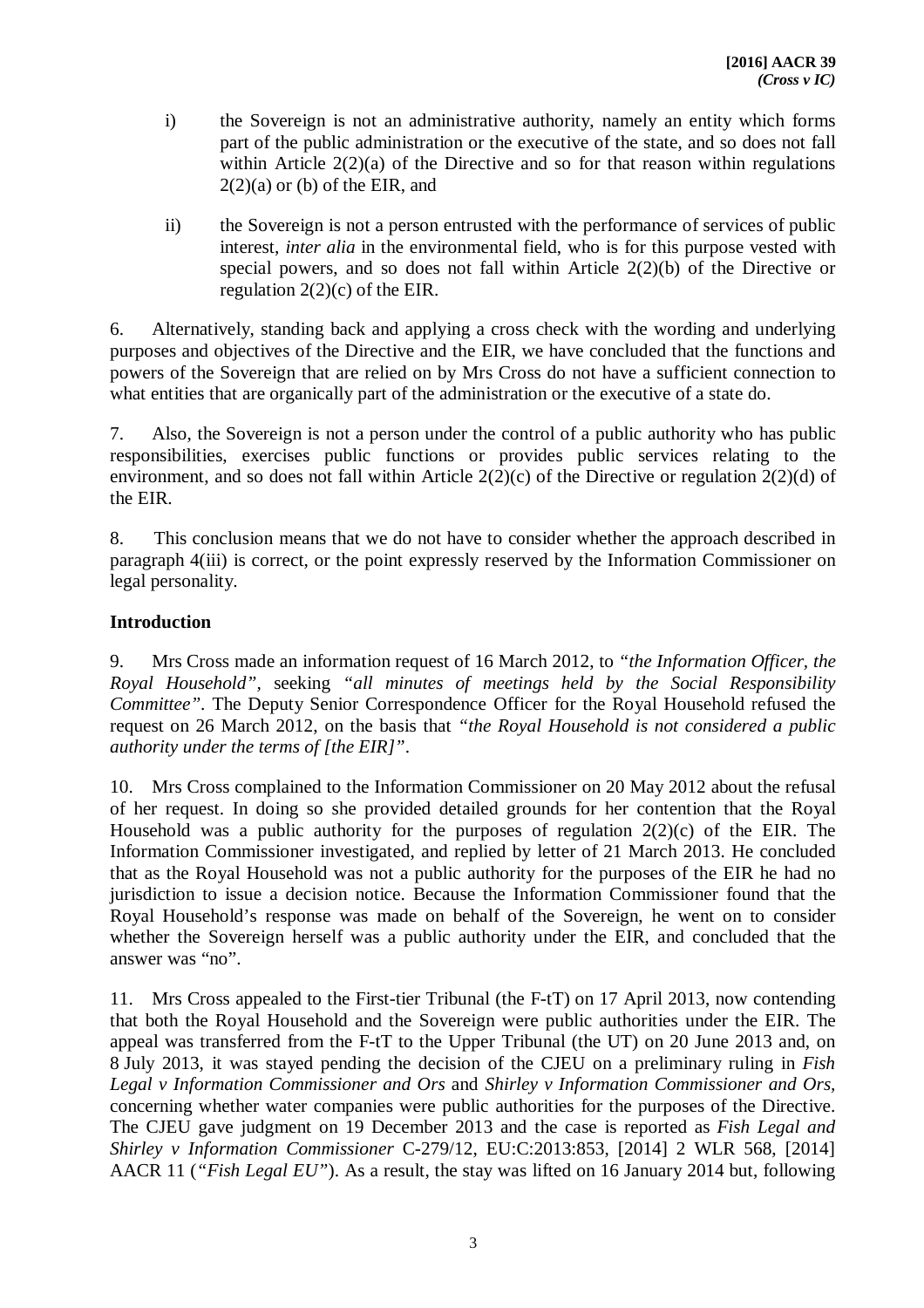a directions hearing on 2 June 2014, it was re-introduced until after the UT's own judgment in *Fish Legal* on whether the water companies were public authorities for the purposes of the EIR. The UT's judgment was promulgated on 16 February 2015 and is reported as *Fish Legal and Shirley v Information Commissioner and ors* [2015] UKUT 52 (AAC); [2015] AACR 33 ("*Fish Legal UK"*). It found that the water companies were public authorities under regulation 2(2)(c) of the EIR, but not regulation 2(2)(d) thereof.

12. Two of us sat on the *Fish Legal UK* appeal. The parties in this and another case relating to the Duchy of Cornwall ("*the Duchy case*") were given and took the opportunity to attend the hearing of the *Fish Legal* appeal to the UT and to make submissions on the public authority point. The third member of this panel sat in to hear the argument in the *Fish Legal* appeal to the UT.

13. We had hoped to promulgate this decision before the hearing of the appeal to the UT in the *Duchy case* before one of us (Charles J). But further information relating to the factual findings sought which we understood the parties had agreed to provide was not sent to us before that hearing took place.

14. We record that we have considered whether we should put to the parties points raised in the *Duchy case* [*The Attorney-General for the Prince of Wales v the Information Commissioner and Mr Michael Bruton* [2016] UKUT 154 (AAC)] that were not taken or which were reserved in this transferred appeal and have concluded that it is not necessary or appropriate for us to do so. However, a reader of the decisions in the two cases will see a number of common paragraphs and that the *Duchy case* addresses points that were reserved, not pursued or left open in this case.

### *The EIR and the Directive*

15. The European Union implemented the Aarhus Convention by the Directive.

16. The general approach to the application of the Directive is set out in paragraphs 35 to 39 of *Fish Legal EU*:

"Introductory Observations

35 First of all, it should be recalled that, by becoming a party to the Aarhus Convention, the European Union undertook to ensure, within the scope of European Union law, a general principle of access to environmental information held by or for public authorities … .

36 As recital 5 in the Preamble to that Directive 2003/4 confirms, in adopting the Directive the European Union legislature intended to ensure the consistency of European Union law with the Aarhus Convention with a view to its conclusion by the Community, by providing for a general scheme to ensure that any natural or legal person in a Member State has a right of access to environmental information held by or on behalf of public authorities without that person having to state an interest … .

37 It follows that, for the purposes of interpreting Directive 2003/4, account is to be taken of the wording and aim of the Aarhus Convention, which that Directive is designed to implement in European Union law … .

38 In addition, the Court has already held that, while the *Aarhus Convention Implementation Guide* may be regarded as an explanatory document, capable of being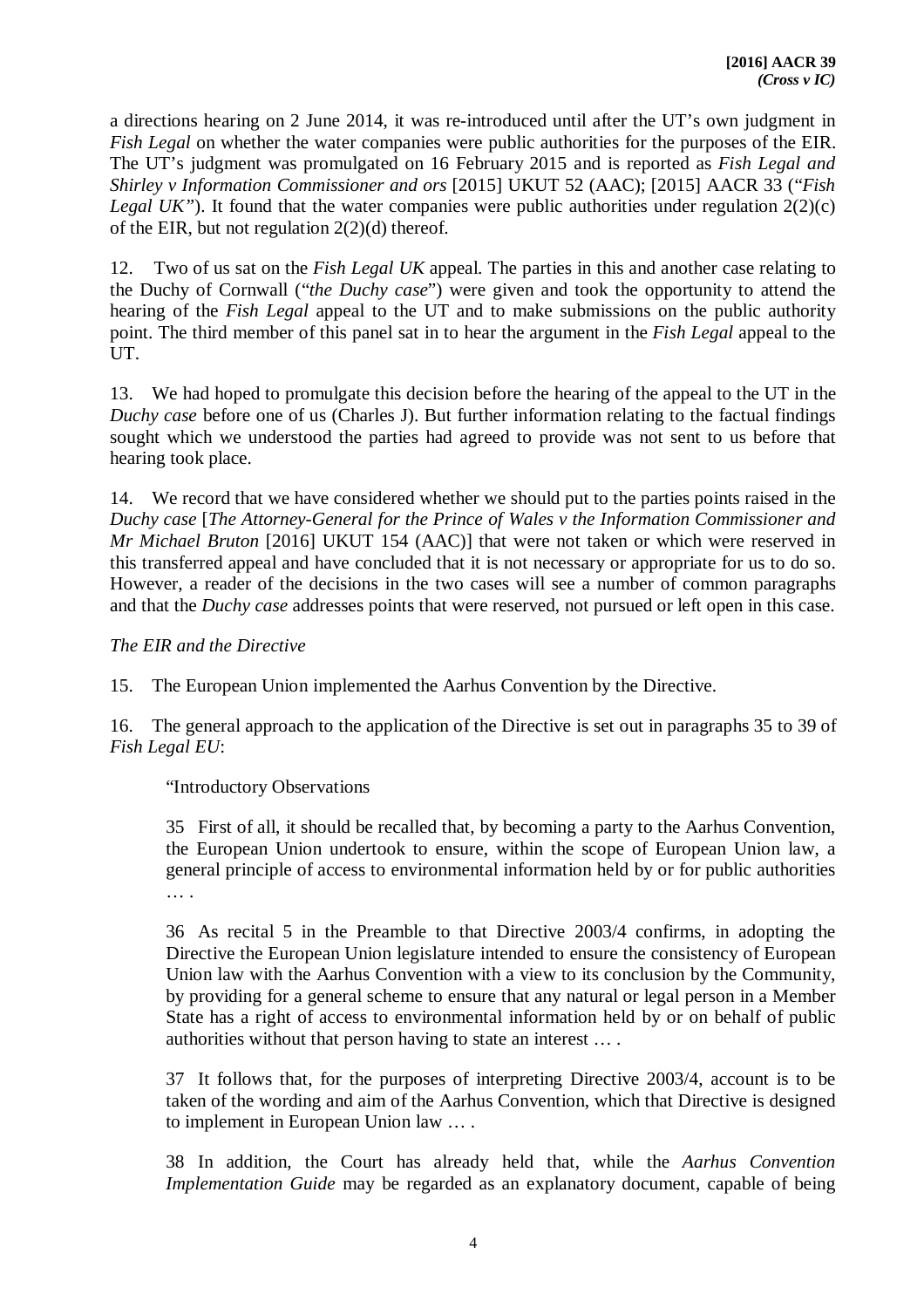taken into consideration, if appropriate, among other relevant material for the purpose of interpreting the Convention, the observations in the guide have no binding force and do not have the normative effect of the provisions of the Aarhus Convention … .

39 Finally, it should also be noted that the right of access guaranteed by Directive 2003/4 applies only to the extent that the information requested satisfies the requirements for public access laid down by that Directive, which means inter alia that the information must be "environmental information" within the meaning of article 2(1) of the Directive, a matter which is for the referring tribunal to determine in the main proceedings … ."

17. The definition of "public authority" in Article 2 of the Aarhus Convention is very similar to that in Article 2(2) of the Directive. It is:

"'Public authority' means:

(a) Government at national, regional and other level;

(b) Natural or legal persons performing public administrative functions under national law, including specific duties, activities or services in relation to the environment;

(c) Any other natural or legal persons having public responsibilities or functions, or providing public services, in relation to the environment, under the control of a body or person falling within subparagraphs (a) or (b) above;

…

This definition does not include bodies or institutions acting in a judicial or legislative capacity."

18. The body responsible for the Aarhus Convention (the United Nations Economic Commission for Europe – UNECE) has published an Implementation Guide, now in its second edition (2014) (the UNECE guide). It has no binding force, but is an explanatory document capable of being taken into account for the purpose of interpreting the Convention's provisions: see for example *Solvay v Région Wallonne* C-182/10*,* EU:C:2012:82, [2012] 2 CMLR 19 at paragraphs 26 and 27 and *Fish Legal EU* at paragraph 38. The UNECE guide states:

"The definition of public authority is important in defining the scope of the Convention. While clearly not meant to apply to legislative or judicial activities, it is nevertheless intended to apply to a whole range of executive or governmental activities, including activities that are linked to legislative processes. The definition is broken into three parts to provide as broad coverage as possible. Recent developments in privatized solutions to the provision of public services have added a layer of complexity to the definition. The Convention tries to make it clear that such innovations cannot take public services or activities out of the realm of public information, participation or justice.

# (a) **Government at national, regional and other level;**

'Public authority' includes 'government' – a term which includes agencies, institutions, departments, bodies, etc, of political power – at all geographical or administrative levels. In a typical situation, national ministries and agencies and their regional and local offices, State, regional or provincial ministries and agencies and their regional and local offices, as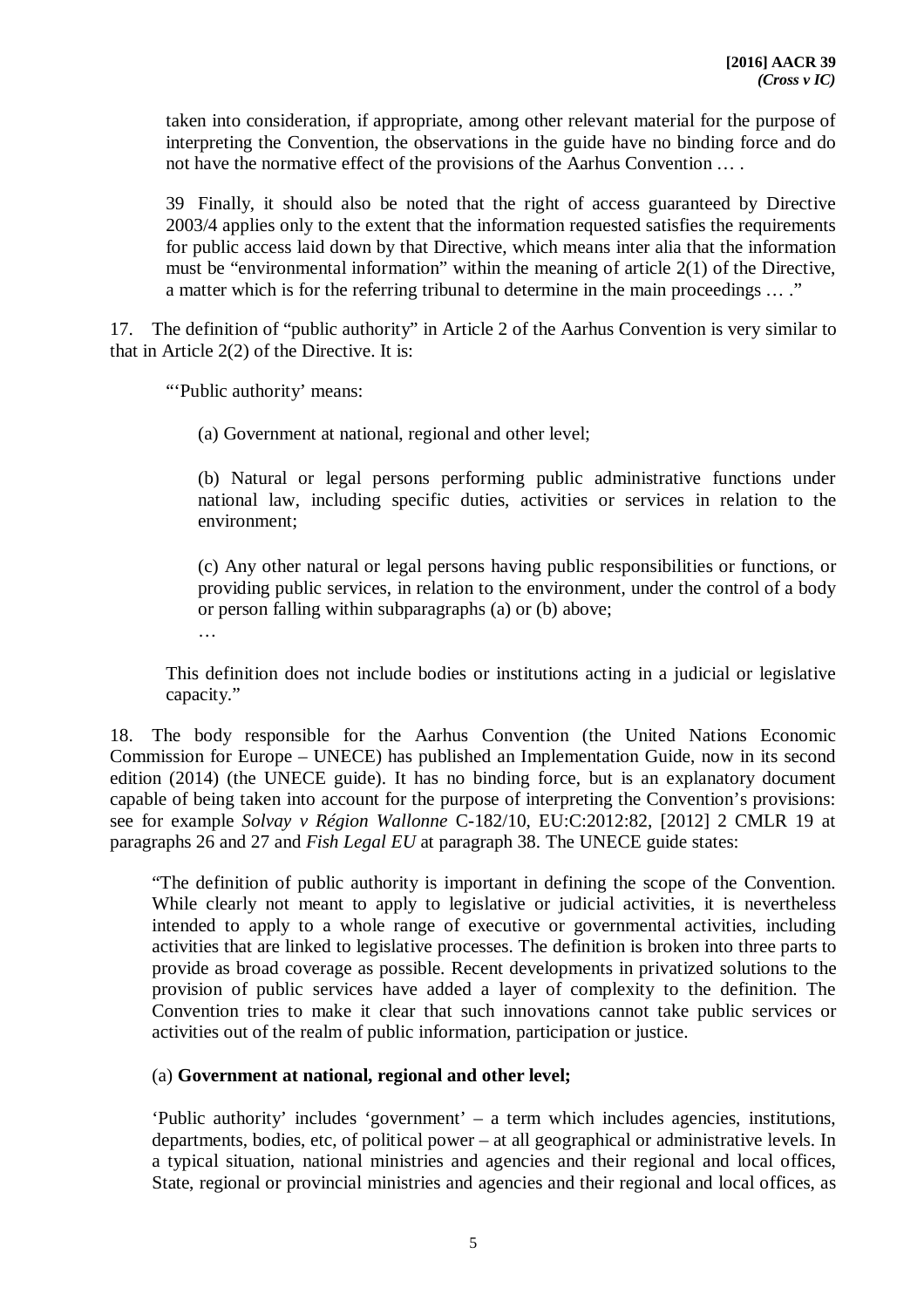well as local or municipal government offices, such as those found in cities, towns or villages, would be covered.

…

# **(b) Natural or legal persons performing public administrative functions under national law, including specific duties, activities or services in relation to the environment;**

'Public authority' also includes natural or legal persons that perform any public administrative function, that is, a function normally performed by governmental authorities, as determined according to national law. What is considered a public function under national law may differ from country to country. However, reading this subparagraph together with subparagraph (c) below, it is evident that there needs to be a legal basis for the performance of the functions under this subparagraph, whereas subparagraph (c) covers a broader range of situations.

…

A natural person is a human being, while 'legal person' refers to an administratively, legislatively or judicially established entity with the capacity to enter into contracts on its own behalf, to sue and be sued, and to make decisions through agents, such as a partnership, corporation or foundation. While a governmental unit may be a legal person, such persons would already be covered under subparagraph (a) of the definition of 'public authority'. Public corporations established by legislation or legal acts of a public authority under (a) fall under this category. The kinds of bodies that might be covered by this subparagraph include public utilities and quasi-governmental bodies such as water authorities."

19. The definition of "public authority" in Article 2(2) of the Directive is as follows:

"'Public authority' shall mean:

(a) government or other public administration, including public advisory bodies, at national, regional or local level;

(b) any natural or legal person performing public administrative functions under national law, including specific duties, activities or services in relation to the environment; and

(c) any natural or legal person having public responsibilities or functions, or providing public services, relating to the environment under the control of a person or body falling within (a) or (b).

Member States may provide that this definition shall not include bodies or institutions when acting in a judicial or legislative capacity. ..."

#### 20. The recitals to the Directive state:

"(5) On 25 June 1998 the European Community signed the UN/ECE Convention on Access to Information, Public Participation in Decision-Making and Access to Justice in Environmental Matters ('the Aarhus Convention'). Provisions of Community law must be consistent with that Convention with a view to its conclusion by the European Community. …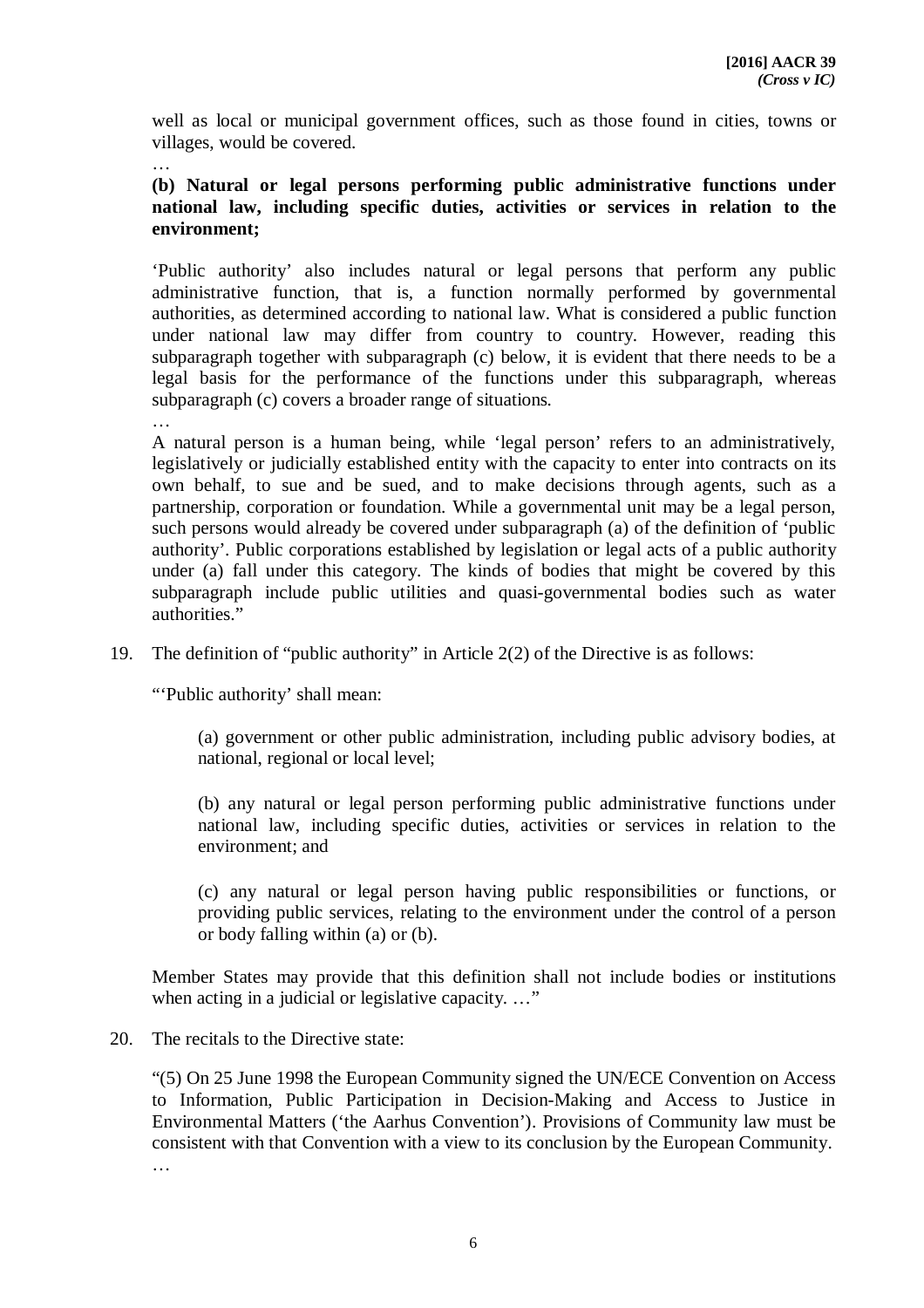(11) To take account of the principle in Article 6 of the Treaty, that environmental protection requirements should be integrated into the definition and implementation of Community policies and activities, the definition of public authorities should be expanded so as to encompass government or other public administration at national, regional or local level whether or not they have specific responsibilities for the environment. The definition should likewise be expanded to include other persons or bodies performing public administrative functions in relation to the environment under national law, as well as other persons or bodies acting under their control and having public responsibilities or functions in relation to the environment."

21. The definition of public authority in regulation 2(2) of the EIR is in different terms and is as follows:

"Subject to paragraph (3) [Scottish public authorities], 'public authority' means –

(a) government departments;

(b) any other public authority as defined in section 3(1) of the [Freedom of Information] Act [2000], disregarding for this purpose the exceptions in paragraph 6 of Schedule 1 to the Act, but excluding –

(i) any body or office-holder listed in Schedule 1 to the Act only in relation to information of a specified description; or

(ii) any person designated by Order under section 5 of the Act;

(c) any other body or other person, that carries out functions of public administration; or

(d) any other body or other person, that is under the control of a person falling within sub-paragraphs (a), (b) or (c) and  $-$ 

(i) has public responsibilities relating to the environment;

(ii) exercises functions of a public nature relating to the environment; or

(iii) provides public services relating to the environment."

22. Regulation 2(1) provides that "environmental information" has the same meaning as in Article 2(1) of the Directive and repeats that definition. More generally regulation 2(5) provides that:

"Except as provided by this regulation, expressions in these Regulations which appear in the Directive have the same meaning in these Regulations as they have in the Directive."

23. And regulation 3 provides that:

"(1) Subject to paragraph (3) and (4), these Regulations apply to public authorities.

(2) For the purposes of these Regulations, environmental information is held by a public authority if the information …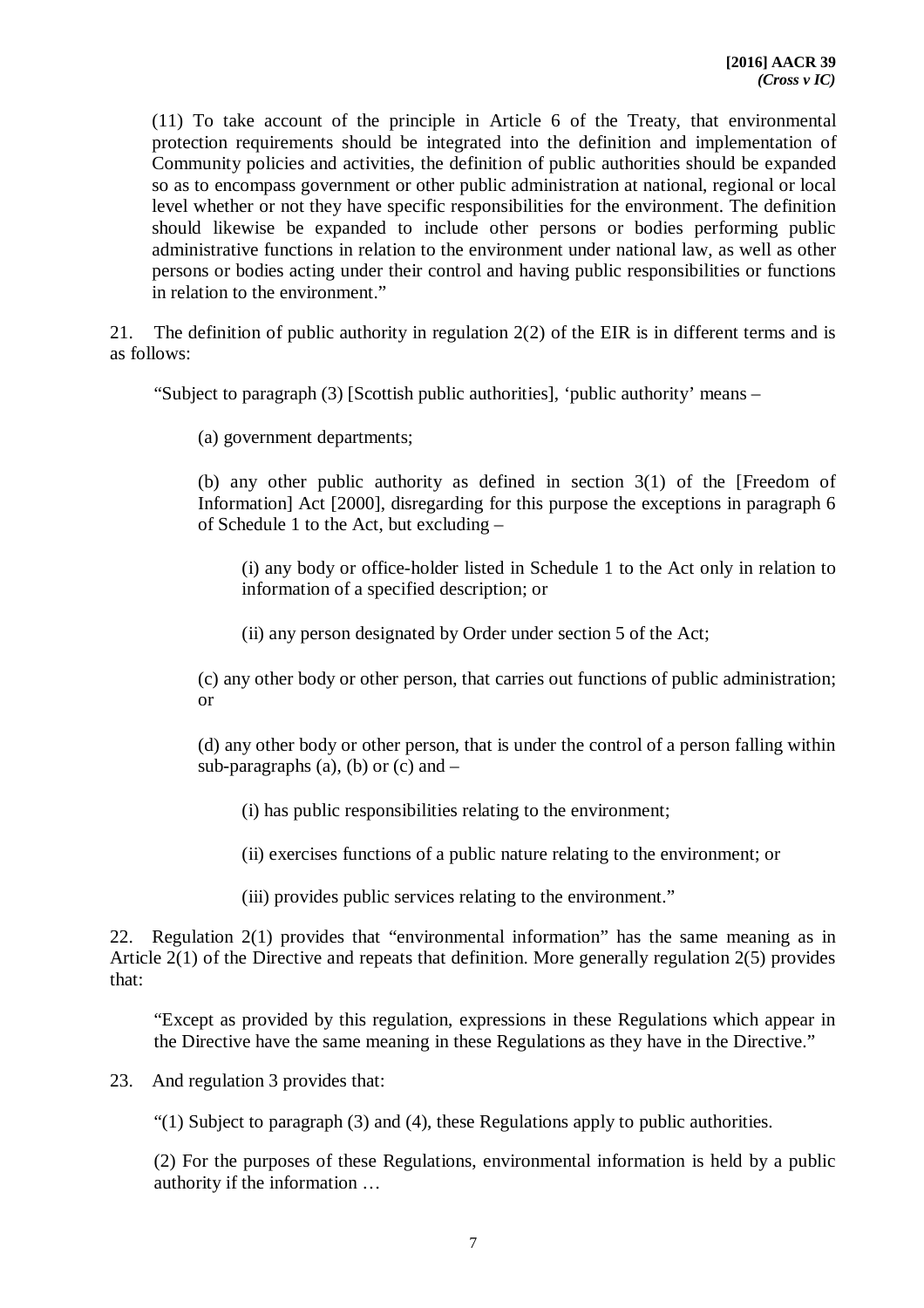(3) These Regulations shall not apply to any public authority to the extent that it is acting in a judicial or legislative capacity."

# **Preliminary comment**

24. The general approach of the Directive and the EIR is to give a right to request *environmental information* from a defined class of entities namely *public authorities*.

25. In our view, the point made in paragraph 39 of *Fish Legal (EU)* concerning the extent of the right given by the Directive applies to the need for the entity to be a public authority as well as to the need for the information to be environmental information.

26. So although, as indicated by the opening paragraph from the UNECE guide and the introductory observations of the CJEU in *Fish Legal EU* (both cited above), the Directive, and so the EIR, are intended to have a wide reach, they nonetheless were not intended to give a right to request *environmental information from anyone* simply because they hold it. This is the case even if it can be said that the environmental information relates to the exercise of powers or responsibilities concerning an iconic building (eg Buckingham Palace) or a large estate in respect of which it can be said there is a strong public interest in favour of the disclosure of environmental information.

27. This means that the application of the Directive and the EIR in this case cannot be founded on:

- i) an argument that as the occupied Royal Palaces (eg Buckingham Palace) are iconic buildings of importance to the nation, and so to the public, a request under the Directive and the EIR can be made of any person or body who holds environmental information relating to them, and so the Sovereign, or
- ii) an argument that occupied and unoccupied Royal Palaces are held for the nation and were both managed by a government department until, as a product of arrangements made between the government and the Sovereign, this changed with the result that the former are held for the nation and managed by the Sovereign and the latter are held for the nation and managed by the Historic Royal Palaces Trust which is a public authority for the EIR because it is within the list in part VI of Schedule 1 to the Freedom of Information Act 2000 (FOIA).

28. The reason for this is that the relevant holder of the information has to be a public authority as defined. Additionally, on argument (ii) the inclusion of the Historic Palaces Trust could be an extension of the Directive and so the point that it has expressly been made a public authority does not indicate that the Sovereign, who has not, is also a public authority.

29. We record that Mrs Cross did not advance either of those arguments and we mention them because of exchanges during the hearing.

# *Fish Legal*

30. *Fish Legal EU* was a decision made by the CJEU on a reference from the Upper Tribunal. The case here concerned the application of regulation  $2(2)(c)$  and (d) of the EIR to the water companies (and so Article 2(2)(b) and (c) of the Directive). In giving its guidance the CJEU considered the whole of the structure of Article 2 of the Directive.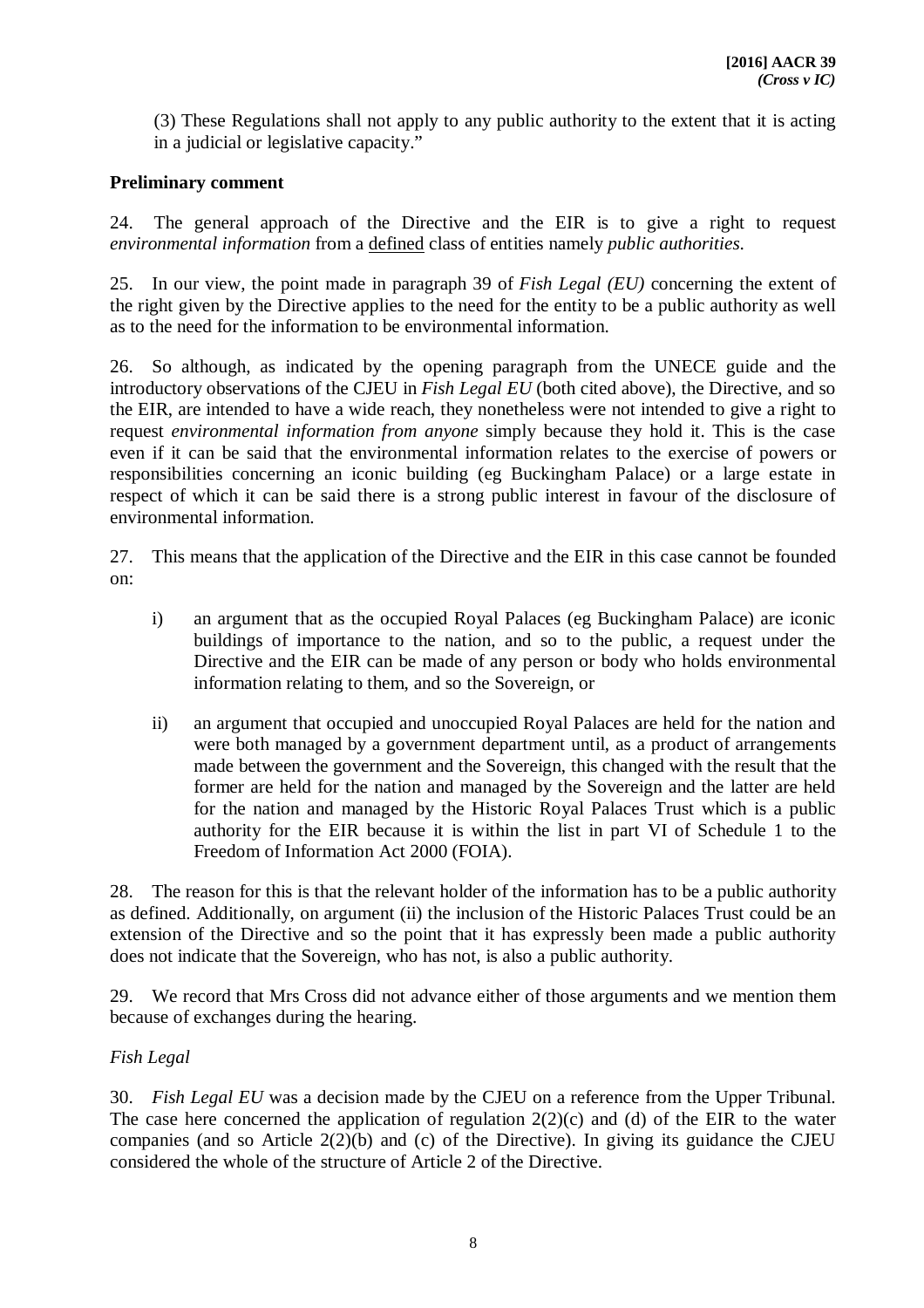31. At paragraphs 40 to 52 the CJEU said:

"Questions 1 and 2

40. By its first two questions, which it is appropriate to deal with together, the referring tribunal seeks in essence to ascertain the criteria for determining whether entities such as the water companies concerned can be classified as legal persons which perform 'public administrative functions' under national law, within the meaning of Article 2(2)(b) of Directive 2003/4.

41. Under Article 2(2)(b) of Directive 2003/4, a provision essentially identical to Article 2(2)(b) of the Aarhus Convention, the term 'public authority' covers 'any natural or legal person performing public administrative functions under national law, including specific duties, activities or services in relation to the environment'.

42. According to settled case-law, the need for the uniform application of European Union law and the principle of equality require that the terms of a provision of European Union law which makes no express reference to the law of the Member States for the purpose of determining its meaning and scope must normally be given an autonomous and uniform interpretation throughout the European Union, which must take into account the context of that provision and the purpose of the legislation in question (see, inter alia, *Flachglas Torgau*, paragraph 37).

43. In the present case, it must, firstly, be determined whether the phrase 'under national law' is to be understood as an express reference to national law – here, to United Kingdom law – for the purpose of interpreting the concept of 'public administrative functions'.

44. In this regard, there is a disparity between the English and French versions of Article 2(2)(b) of Directive 2003/4 corresponding to the divergence between the versions in the same languages of Article 2(2)(b) of the Aarhus Convention, the authentic texts of which include the French and English versions. In the French version of Article 2(2)(b) of Directive 2003/4, the phrase 'under national law' is linked to the verb 'perform', so that, in this version, the provision's terms cannot be understood as making express reference to national law as regards the definition of 'public administrative functions'. In the English version of the same provision, that phrase is, by contrast, placed after the words 'public administrative functions' and is consequently not linked to that verb.

45. Recital 7 in the preamble to Directive 2003/4 sets out the objective of preventing disparities between the laws in force concerning access to environmental information from creating inequality within the European Union as regards access to such information or as regards conditions of competition. This objective requires that determination of the persons obliged to grant access to environmental information to the public be subject to the same conditions throughout the European Union, and therefore the concept of 'public administrative functions', within the meaning of Article 2(2)(b) of Directive 2003/4, cannot vary according to the applicable national law.

46. This interpretation is supported by the Aarhus Convention Implementation Guide, according to which the phrase 'under national law' means 'that there needs to be a legal basis for the performance of the functions under [Article  $2(2)(b)$ ]', this subparagraph covering '[a]ny person authorised by law to perform a public function'. That cannot be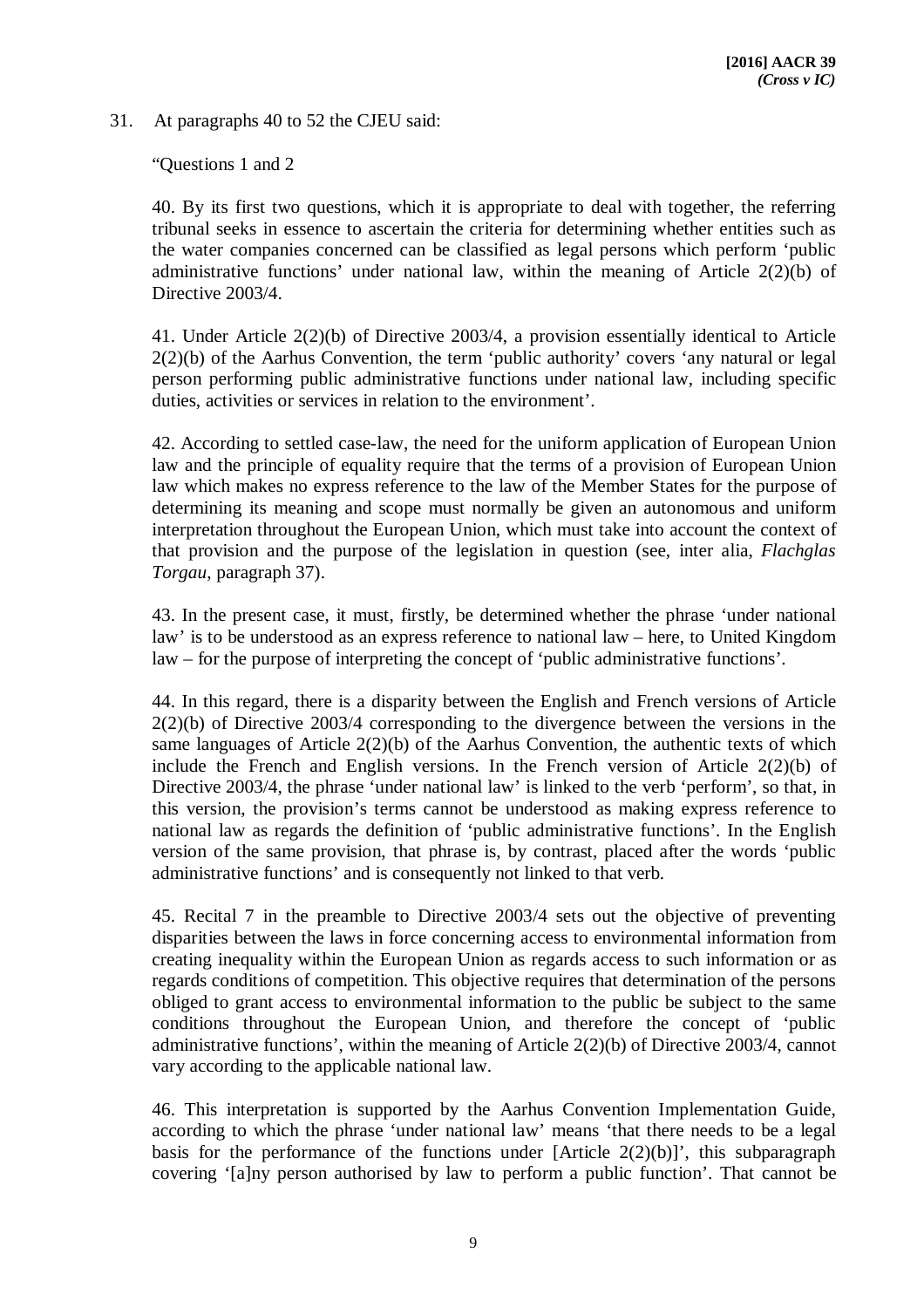called into question by the fact that the guide adds that '[w]hat is considered a public function under national law may differ from country to country'.

47. In this context, contrary to what the Information Commissioner and the water companies concerned submitted at the hearing, if that phrase were to be interpreted as referring to the need for a legal basis to exist, it would not be superfluous since it confirms that performance of the public administrative functions must be based on national law.

48. It follows that only entities which, by virtue of a legal basis specifically defined in the national legislation which is applicable to them, are empowered to perform public administrative functions are capable of falling within the category of public authorities that is referred to in Article  $2(2)(b)$  of Directive 2003/4. On the other hand, the question whether the functions vested in such entities under national law constitute 'public administrative functions' within the meaning of that provision must be examined in the light of European Union law and of the relevant interpretative criteria provided by the Aarhus Convention for establishing an autonomous and uniform definition of that concept.

49. Secondly, as regards the criteria that must be taken into account in order to determine whether functions performed under national law by the entity concerned are 'public administrative functions' within the meaning of Article 2(2)(b) of Directive 2003/4, the Court has already stated that it is apparent from both the Aarhus Convention itself and Directive 2003/4 that in referring to 'public authorities' the authors intended to refer to administrative authorities, since within States it is those authorities which are usually required to hold environmental information in the performance of their functions (*Flachglas Torgau*, paragraph 40).

50. In addition, the Aarhus Convention Implementation Guide explains that 'a function normally performed by governmental authorities as determined according to national law' is involved but it does not necessarily have to relate to the environmental field as that field was mentioned only by way of an example of a public administrative function.

51. Entities which, organically, are administrative authorities, namely those which form part of the public administration or the executive of the State at whatever level, are public authorities for the purposes of Article  $2(2)(a)$  of Directive 2003/4. This first category includes all legal persons governed by public law which have been set up by the State and which it alone can decide to dissolve.

52. The second category of public authorities, defined in Article 2(2)(b) of Directive 2003/4, concerns administrative authorities defined in functional terms, namely entities, be they legal persons governed by public law or by private law, which are entrusted, under the legal regime which is applicable to them, with the performance of services of public interest, inter alia in the environmental field, and which are, for this purpose, vested with special powers beyond those which result from the normal rules applicable in relations between persons governed by private law."

32. Paragraphs 48 and 52 effectively mirror the approach taken in the citation by the Advocate General (at paragraph 80 of his opinion with his emphasis) from *Foster v British Gas plc*  C-188/89, EU:C:1990:313, [1991] 1 QB 405 at paragraph 20, namely: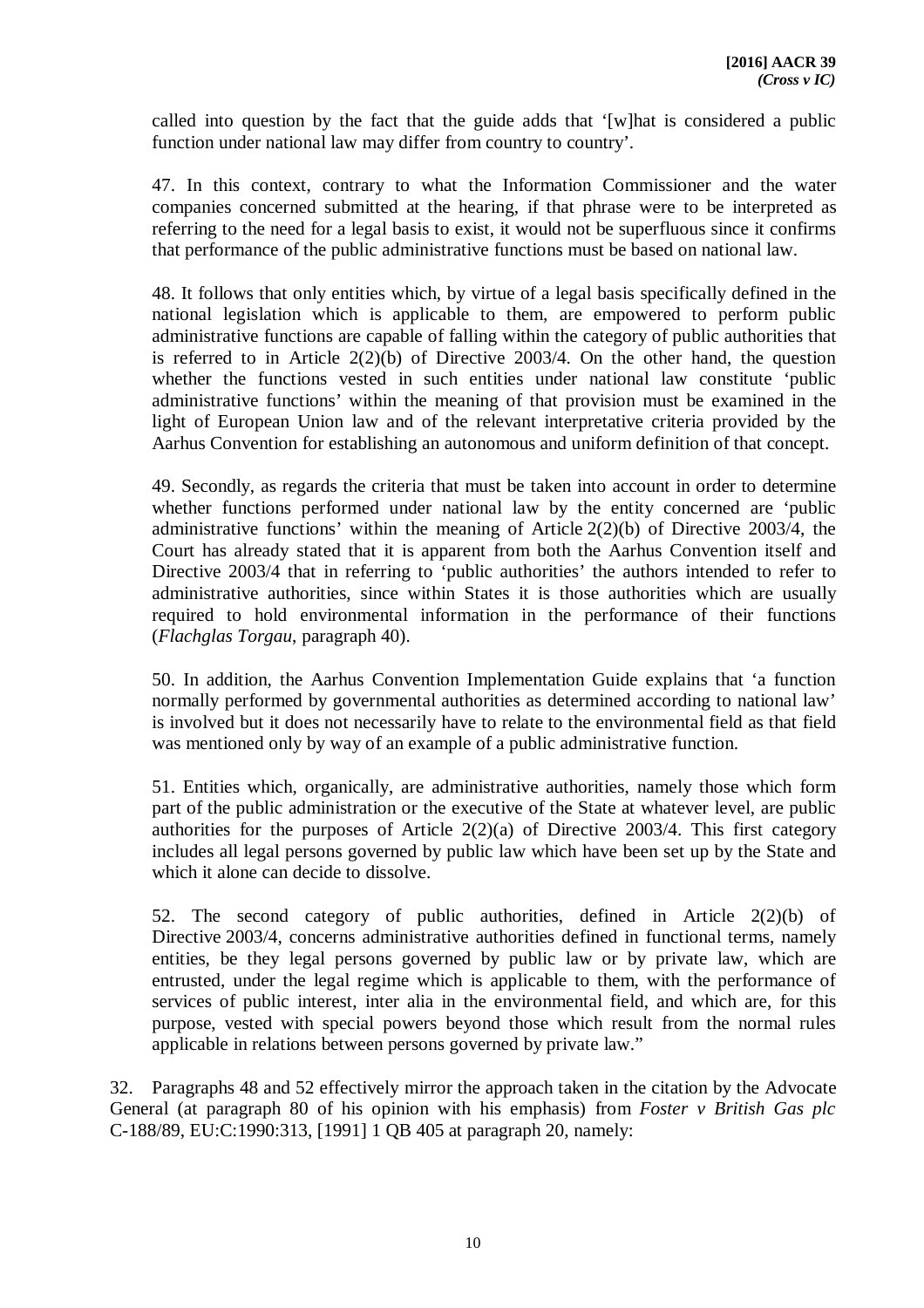"a body, whatever its legal form, which has been made responsible, pursuant to a measure adopted by the State, for providing a public service under the control of the State and has for that purpose *special powers beyond those which result from the normal rules applicable in relations between individuals* is included in any event among the bodies against which the provisions of a Directive capable of having direct effect may be relied upon."

33. Later at paragraph 67, when it is dealing with the issue of control and reflecting paragraphs 50 and 51, the CJEU said:

"67. Thus, in defining three categories of public authorities, Article 2(2) of the Directive 2003/4 is intended to cover a set of entities, whatever their legal form, that must be regarded as constituting public authority, be it the State itself, an entity empowered by the State to act on its behalf or an entity controlled by the State."

34. These citations show and confirm the hierarchy of the provisions of the Directive and the EIR. They also reflect the purposes set out in the quotation from the UNECE guide and recital (11) to the Directive cited above.

35. The CJEU describe the first two stages using the neutral expression "entities" which are organically or functionally *administrative authorities.*

36. The hierarchy or structure of the Directive is an important factor to be taken into account when determining whether entities are administrative authorities that fall within the definition of *public authorities.* It provides a further indication that if, at the functional stage, the functions or services of public interest with which the relevant entity is entrusted do not have a sufficient link with the public administration or executive of the State at national or local levels it would be surprising if the Directive and the EIR applied to the environmental information held by that entity, even though there was a strong public interest in it being disclosed because, for example, it was used by a public figure who benefitted from public funding.

37. The language relating to the links in the chain of the hierarchy or structure differ between the Directive and the EIR. Articles 2(2)(b) and (c) of the Directive both make reference to the environment whereas regulation 2(2)(c) of the EIR does not.

38. However, there is no effective difference between an entity "performing public administrative functions" (the language of the Directive) and an entity that "carries out public administration" (the language of the EIR). So this language of the EIR replicates the functional test under Article 2(2)(b) of the Directive at the regulation 2(2)(c) stage of the hierarchy or structure of the EIR.

39. Paragraph 52 of the judgment of the CJEU describes that functional test. The second part of the paragraph has to be read with, and is informed by, the overarching description of the entities as *administrative authorities.* Paragraph 52 provides that it is the combination of the following that make an entity a functional administrative authority and so a public authority:

- i) the entity is a legal person governed by public or private law,
- ii) the legal regime applicable to it has entrusted it with the performance of services of public interest, *inter alia* in the environmental field, and
- iii) it has been vested with special powers.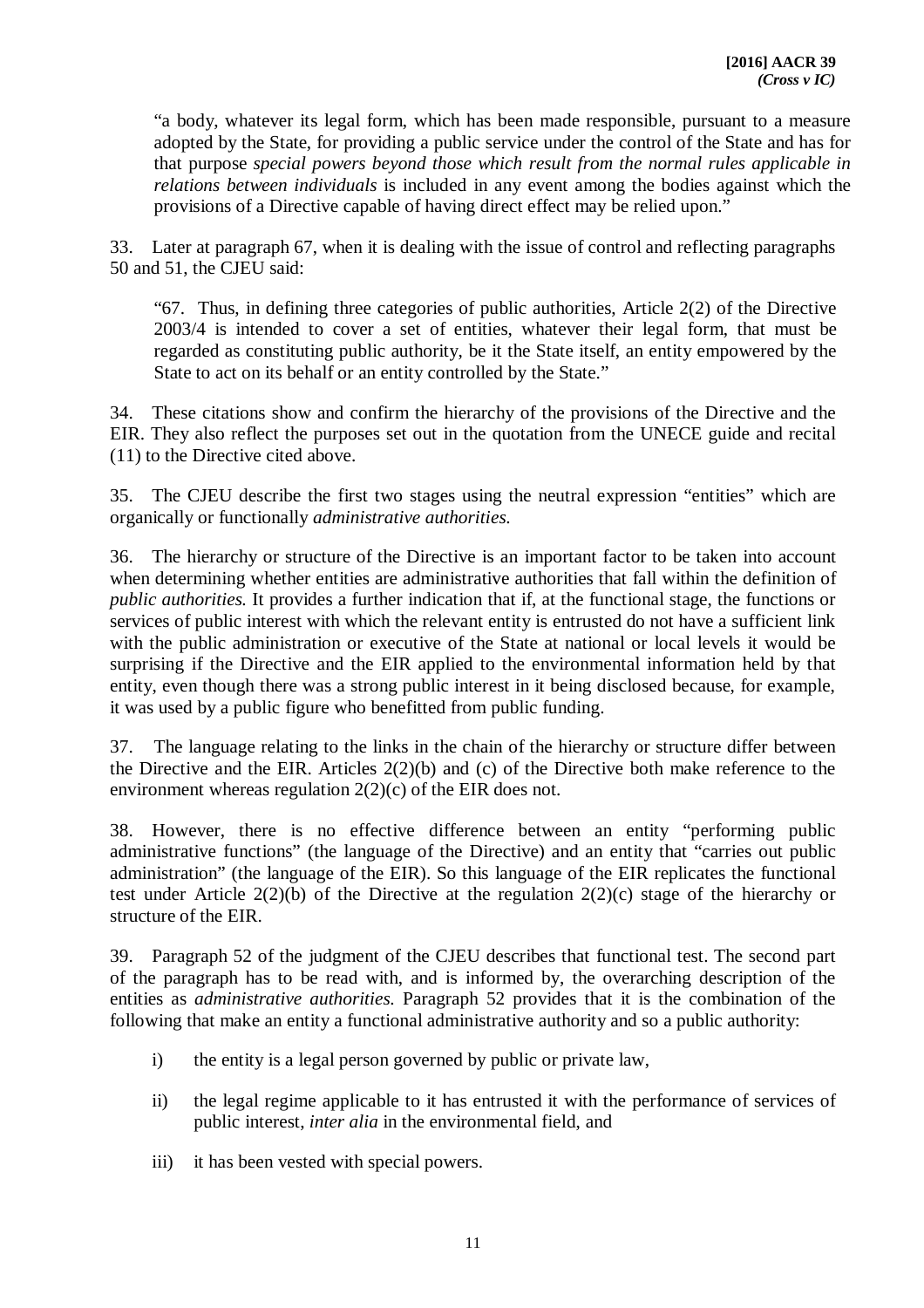- 40. In our view applying the description or test in paragraph 52 of *Fish Legal EU*:
	- i) the special powers also have to be vested in the entity by the legal regime applicable to the entity, and
	- ii) it is the vesting of special powers that makes a service of public interest an administrative function that counts or qualifies in determining whether the entity is an administrative authority (and so a public authority under the functional definition).

41. The reference to the controller in regulation 2(2)(d) as a "person" referred to in the earlier parts of the definition shows that there "person" is being used to cover entities that do not have legal personality for example if they are listed in Schedule 1 to FOIA (eg a government department).

*What did not arise in Fish Legal* 

42. In *Fish Legal UK* the lack of reference in regulation 2(2)(c) of the EIR to a legal person and to the environment did not matter because it was common ground that the water companies were legal persons entrusted with services of public interest in the environmental field. Also, it did not matter whether the special powers referred to by the CJEU had to relate to the environmental functions because the relevant powers were so directed.

43. The issue for the Upper Tribunal, in applying the guidance of the CJEU on regulation  $2(2)(c)$  of the EIR, was therefore whether the water companies had special powers (see paragraph 55 of the judgment of the CJEU).

- 44. Accordingly, *Fish Legal* in the CJEU and the Upper Tribunal:
	- i) did not consider whether regulation 2(2)(c) of the EIR is wider than the Directive because "the other body or other person" referred to in regulation 2(2)(c) does not have to be a legal person entrusted with environmental functions and/or whether they must have special powers directed to such environmental functions as are entrusted to them or which they have, and
	- ii) proceeded on the basis that, in the case of the water companies, no point arose on the different wording and structure of the EIR and the Directive and the guidance given by the CJEU on the application of Article 2(2)(b) applied to the application of regulation 2(2)(c) to the water companies.

45. Also in *Fish Legal* no point arose on whether regulations 2(2)(a) and (b) of the EIR are narrower than Article 2(2)(a) of the Directive and so, absent the exercise of the power conferred by FOIA to add to the list of public authorities, how any such gap should be filled.

- 46. In this case it was not argued that:
	- i) to be a public authority under the functional test the entity had to be entrusted with special powers for the purpose of the performance of services of public interest in the environmental field, or that
	- ii) the reference in paragraph 52 of the judgment of the CJEU to "this purpose" linked the need for special powers to only the services of public interest in the environmental field.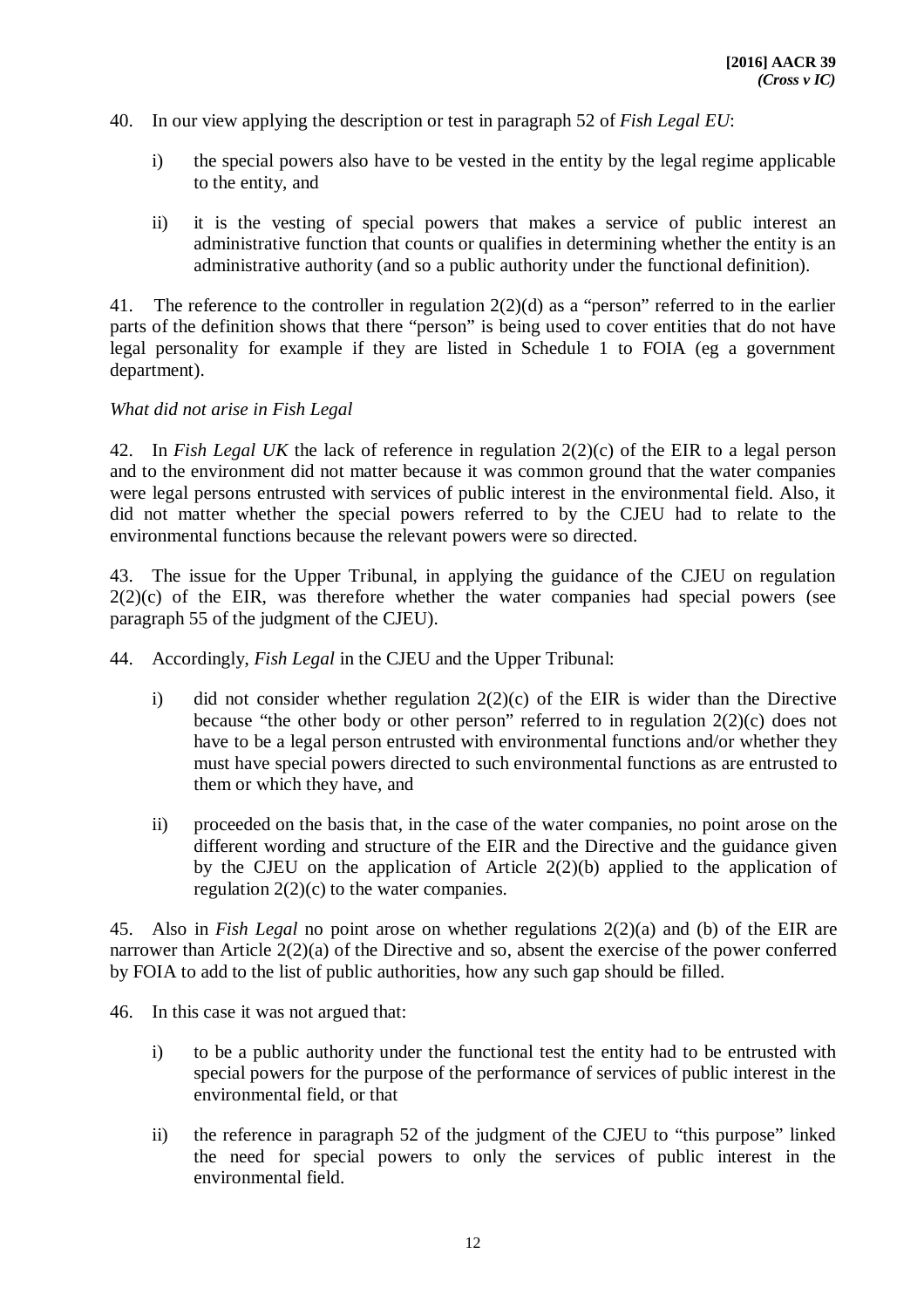Rather the case was argued on the common ground that (i) the reference to "this purpose" was to the whole of the description "the performance of services of public interest, inter alia in the environmental field", and (ii) if the Sovereign was not vested with special powers for the performance of services of public interest in the environmental field, but was vested with special powers for the performance of other services of public interest, she was or could be a public authority.

47. We have adopted that approach.

# **Discussion**

#### *The Crown and the Sovereign*

48. Much of Mrs Cross' argument relates to the role and position of the Sovereign. This introduces the need to examine the position of the Sovereign and, in turn, the need to appreciate the different uses in our constitutional law of references to the Crown that are, for example, reflected in sections 6 and 7 of FOIA.

49. This is so notwithstanding the points that:

- i) Community law must be placed in its context and interpreted as a whole having regard to its objectives (see for example *Srl CILFIT v Ministry of Health* C-283/81, EU:C:1982:335, [1983] 1 CMLR 472 at paragraph 20), and
- ii) the definition of what are "*public administrative functions*" must be so construed to capture and reflect the EU approach and so the underlying scheme of EU environmental law (see paragraph 45 of *Fish Legal EU* ).

This is because a starting point to that approach is to identify the functions and roles of the relevant entity and so, in this case, of the Sovereign under national law and then to ask on that Community law approach: Are they *public administrative functions*?

50. Also, as is pointed out at paragraph 48 of *Fish Legal* EU, if the relevant functions are *public administrative functions* the relevant entity only falls within Article 2(2)(b) if it is empowered to perform them by virtue of a legal basis specifically defined in the national legislation which is applicable to it.

*The Crown in the sense of the government*

51. A classic and regularly used explanation of what the Crown is in this sense is that given by Lord Diplock in *Town Investments Ltd v Department of the Environment* [1978] AC 359. At 380F to 381D he said:

"To use as a metaphor the symbol of royalty, 'the Crown', was no doubt a convenient way of denoting and distinguishing the monarch when doing acts of government in his political capacity from the monarch when doing private acts in his personal capacity, at a period when legislative and executive powers were exercised by him in accordance with his own will. But to continue nowadays to speak of 'the Crown' as doing legislative or executive acts of government, which, in reality as distinct from legal fiction, are decided on and done by human beings other than the Queen herself, involves risk of confusion. We very sensibly speak today of legislation being made by Act of Parliament – though the preamble to every statute still maintains the fiction that the maker was Her Majesty the participation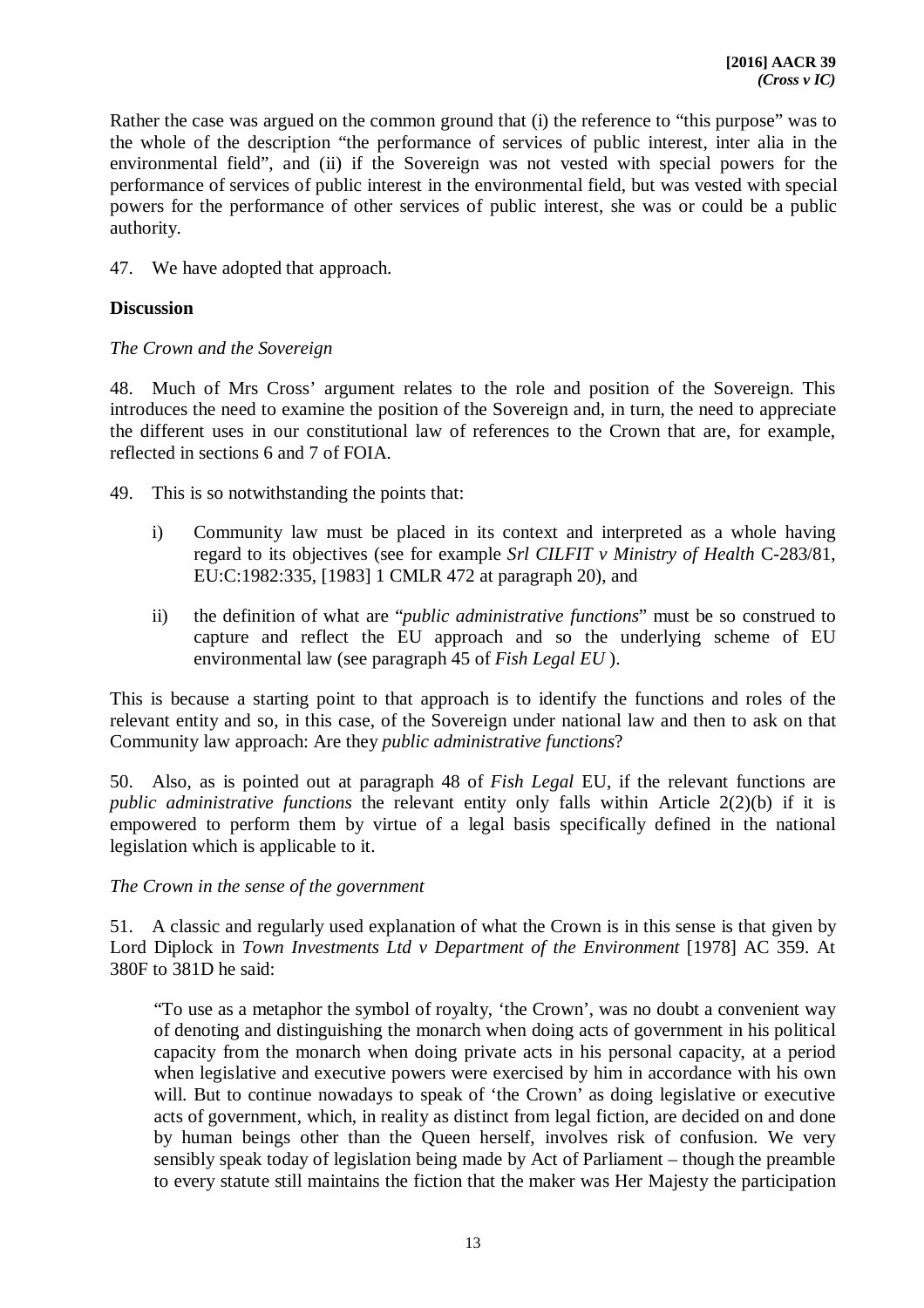of the members of the two Houses of Parliament had been restricted to advice and acquiescence. Where, as in the instant case, we are concerned with the legal nature of the exercise of executive powers of government, I believe that some of the more Athanasianlike features of the debate in your Lordships' House could have been eliminated if instead of speaking of 'the Crown' we were to speak of 'the government' – a term appropriate to embrace both collectively and individually all of the Ministers of the Crown and Parliamentary Secretaries under whose direction the administrative work of government is carried on by the civil servants employed in the various government departments. It is through them that the executive powers of Her Majesty's government in the United Kingdom are exercised, sometimes in the more important administrative matters in Her Majesty's name, but most often under their own official designation. Executive acts of government that are done by any of them are acts done by 'the Crown' in the fictional sense in which that expression is now used in English public law."

(Explanations to the same overall effect can be found in the speech of Lord Simon in the *Town Investments* case at pages 397 to 401 and in the speech of Lord Templeman in *M v Home Office*  [1994] 1 AC 377 at 395 B/G.)

52. As explained by that high authority, although the Crown is personified by the Sovereign, as a legal person and a constitutional monarch the Sovereign is not, and does not act as the Crown in the sense of government.

53. Rather the Crown in the sense of government is effectively a concept of our unwritten constitution to describe the public administration and executive of the state, or who those involved in it are and are acting for. To use the CJEU classification in *Fish Legal EU* at paragraph 51 which accords with the recital to the Directive and the UNECE guide (cited above) the Crown in that sense:

- i) is a description of the administrative central authorities and so entities which organically form part of the public administration and the executive of the state, and is **not**
- ii) a description of the Sovereign as a natural and so legal person carrying out duties or functions or exercising powers as part of the public administration and executive of the state at a national or a local level.

54. This constitutional classification means that there is a clear distinction to be made between on the one hand:

- i) the public administration and executive of the state at national and local level, on the and, and so the Crown in the sense of government, on the other hand, and
- ii) the Sovereign when he or she is exercising, as a legal person and as our constitutional monarch, prerogative, official, public and personal functions, roles, duties and powers, which we will refer to generically as the Sovereign's functions and powers.

55. These distinctions are also relevant to a consideration of the funding arrangements relating to the Sovereign that have been put in place over the centuries.

56. In short, the distinctions provide the basis for the determination of what the relevant functions, duties, rights and powers are and so whether, on a Community law approach, they are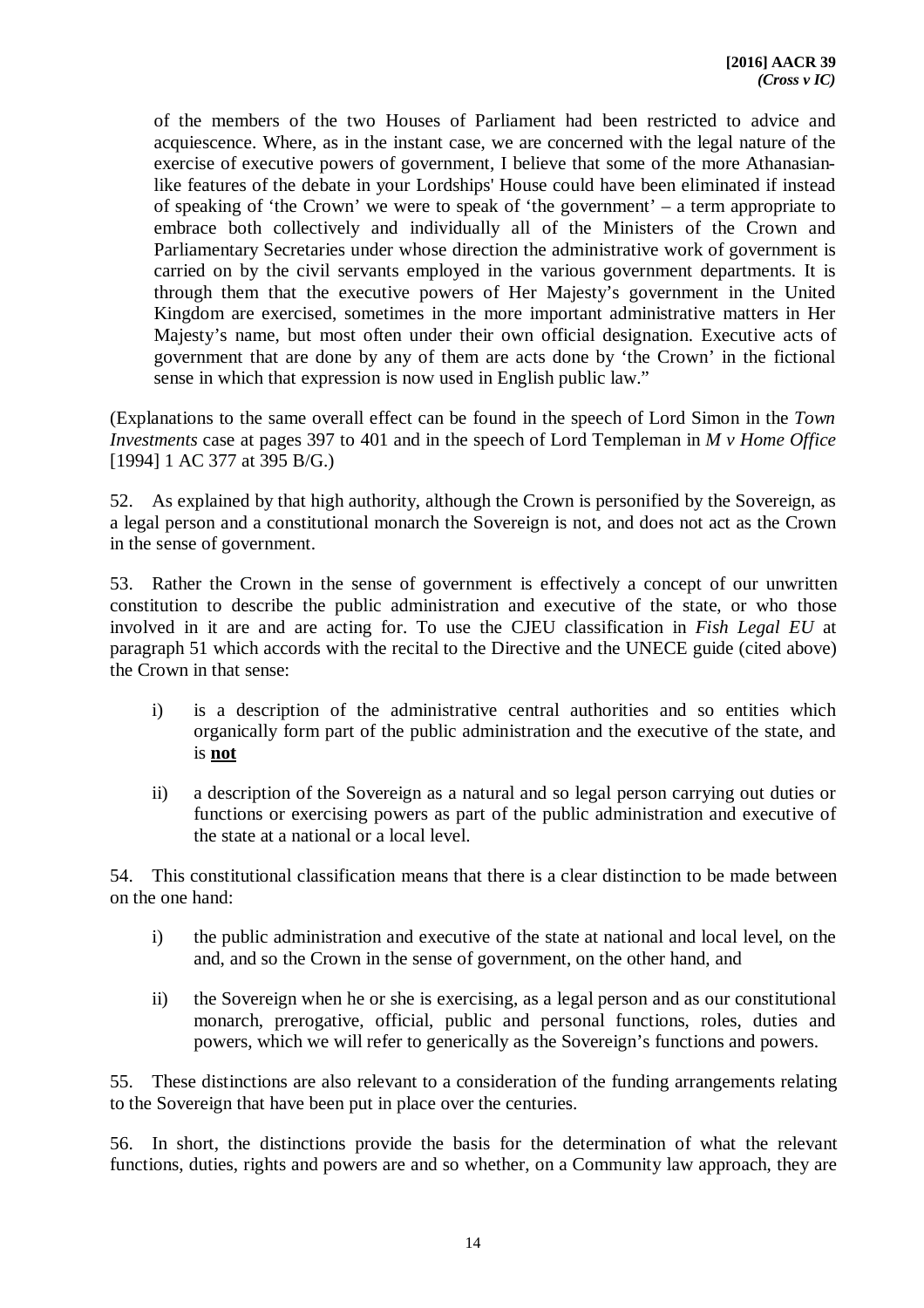public administrative functions applying the EIR and the Directive with the guidance given by the CJEU in *Fish Legal EU.*

57. Returning to the Crown in the sense of government, civil servants working in government departments are working for, or as, the Crown and the general position is that the functions and powers are given to the Secretary of State who is the head of a government department and officers and employees of the department make decisions that are treated as decisions of the Secretary of State or of the Crown under the *Carltona* principle (see *Carltona Ltd v Commissioners of Works* [1943] 2 All ER 560). Also under the Crown Proceedings Act 1947 (see section 17) the Crown in the sense of government can be sued in the name of government departments.

58. Transposing that to an individual (X) conducting his own business or private affairs he may do so through others (employees, officers or staff) who are acting with his express and/or ostensible authority. But although, like the civil service or a government department, that group of people could be identified by a collective description, the members of that group when acting for X will not, as such, have legal personality or be exercising X's functions or powers as a body or entity with its own separate identity.

### *The Royal Household*

59. As we have mentioned it became common ground that for our purposes the relevant functions and powers of (i) the Sovereign, and (ii) the individuals who make up the Royal Household and so collectively the Royal Household are co-extensive. We agree with that approach.

60. It is clear that under English law the Royal Household has no separate legal personality and is not an unincorporated association or a partnership. The same can be said of Government Departments and civil servants as a group.

61. A number of groups of people are set up by decisions made by such administrative authorities (eg within Government Departments) to carry out public functions. Some of these are called Non-departmental public bodies ("NDPBs"). Some of those groups of people will be given a legal personality and others will not. Who they are responsible to will depend on who has set them up and their functions. On its own, their source of funding does not show whether they are (a) a part of or a public authority, or (b) responsible to a public authority.

62. The group of individuals that is referred to as the Royal Household (and so its members) serve and so act for and on behalf of the Sovereign as employees and in some cases also as the holders of ancient offices.

63. The members of the Royal Household (and so collectively the Royal Household) do not act for and on behalf of the Crown in the sense of government.

64. It follows that the roles, duties and powers conferred on the members of the Royal Household are directed to the implementation of the Sovereign's functions and powers. Equally the public moneys voted and paid to the Royal Household are provided to promote the ability of the Sovereign to perform the Sovereign's functions and powers. In broad and private law terms when dealing with outsiders the members of the Royal Household are agents for a disclosed principal, namely the Sovereign and the Sovereign is the X referred to in paragraph 58 above.

*The Sovereign's functions and powers*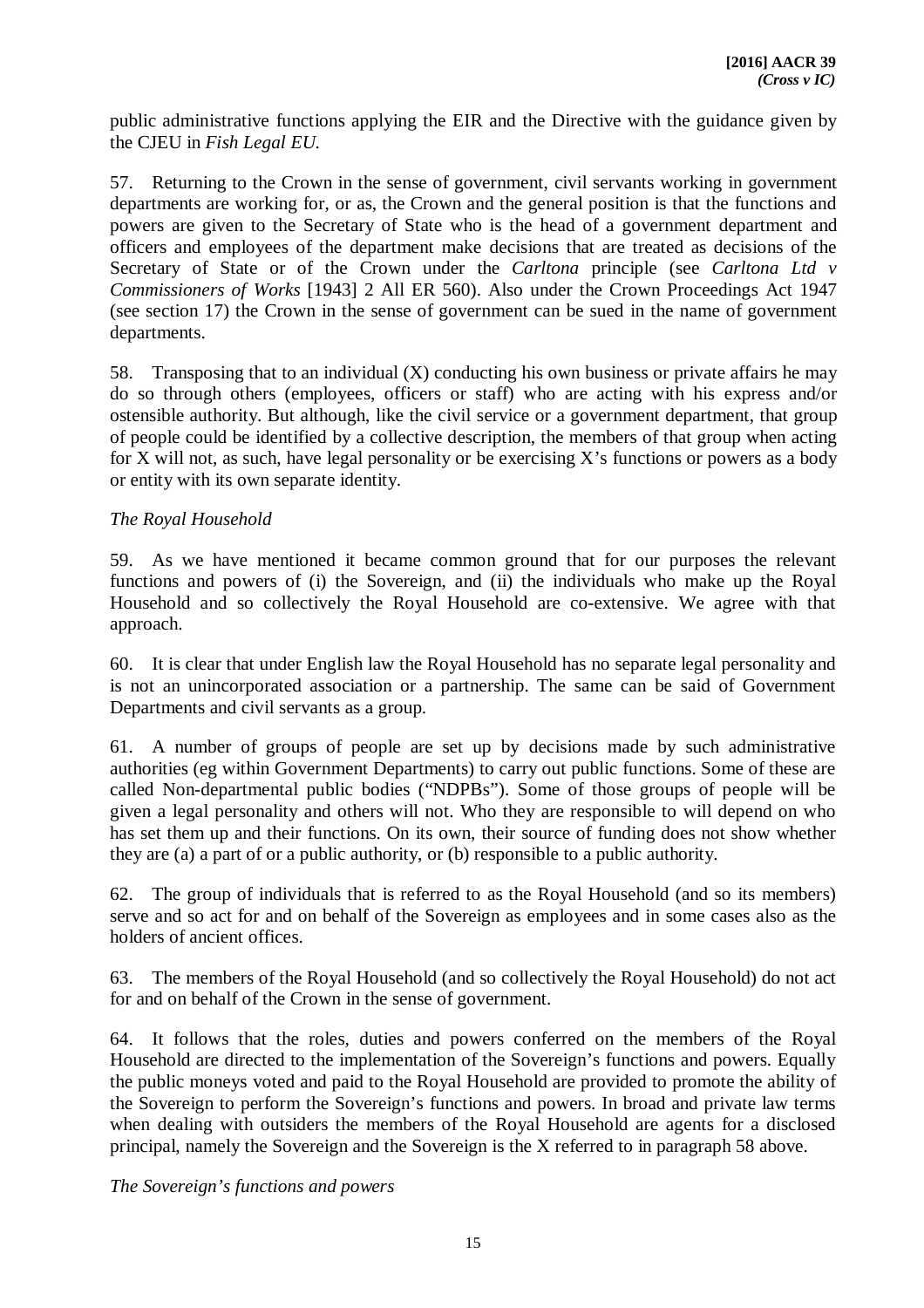#### 65. In his report Professor Blackburn gives a description of these and says:

"... the Monarch still [personally performs] certain remaining common law Royal Prerogative powers serving as the formal and ceremonial process for their execution and entry into legal effect. Some of these functions are formalities relating to completion of a legislative process notably Royal Assent to Parliamentary Bills and subordinate legislation made by Orders of the Privy Council, and other functions provide the legal and ceremonial method by which public appointments as determined by the Prime Minister or the relevant Minister (and in the case of Prime Ministerial appointment by established convention) are put into effect. Beyond the formal exercise of the Royal Prerogative, the Monarchy as the hereditary titular Head of State performs ancillary de facto public functions in support and encouragement of the government of the day, an apolitical role in fostering international relations, and providing recognition of service to the community. Fundamental to the working of the Monarchy in all respects is the constitutional principle of Ministerial responsibility, meaning that the actions of the Monarch – and his tenure of office – ultimately rests upon conformity with advice tendered to him by the Prime Minister.

66. This description covers what we have referred to as the Sovereign's functions and powers. Some of them relate to the government of the state and so acts of the Crown in the sense of government. Unsurprisingly, Mrs Cross places weight on them to found the conclusion that their existence and personal exercise make the Sovereign a public authority. In particular, she relied on the Sovereign's role in making Orders in Council and pointed us to examples of statutes giving this power in connection with matters that clearly have an impact on the environment (eg the Burial Acts of 1853 and 1857).

67. She also pointed out that, although the making of Orders in Council is part of the legislative process and so on the face of it excluded by regulation 2(3) of the EIR, the ruling of the CJEU in *Flachglas Torgau GmbH v Germany* C-204/09, EU:C:2012:71, [2013] QB 212 at 248C and earlier at paragraphs 52 to 58 shows that such a wide approach to that exclusion cannot be taken because that power of exemption is limited to the period that the public authority is acting in the legislative process and so, after that process has come to an end, it cannot be relied on in respect of a request for environmental information made available during the process.

68. So we accept that the regulation 2(3) exemption cannot be relied on to exclude all powers of the Sovereign relating to the legislative process.

69. Helpfully Mrs Cross and the Cabinet Office provided a list of matters they relied on to support their rival contentions. We set them out in Parts 1 and 2 of the Schedule hereto. The dispute related to their effect or classification rather than their existence.

70. A general point applies to all of the matters relied on by Mrs Cross and so to the functions and powers of the Sovereign that are and are not part of the legislative process. Examples of the latter are the appointment and dismissal of the Prime Minister, appointments of a range of office holders (eg judges), dissolving Parliament, opening Parliament, awarding certain classes of Honours, and acting as Head of the Church of England and Head of the Armed Forces. In respect of all of these the Sovereign's role is symbolic and does not include any executive role in the direction or administration of the relevant body.

71. This general point is that taking the correct approach, namely one based on substance not form (see the decision of the Upper Tribunal in *Fish Legal UK* at [106]), the existence and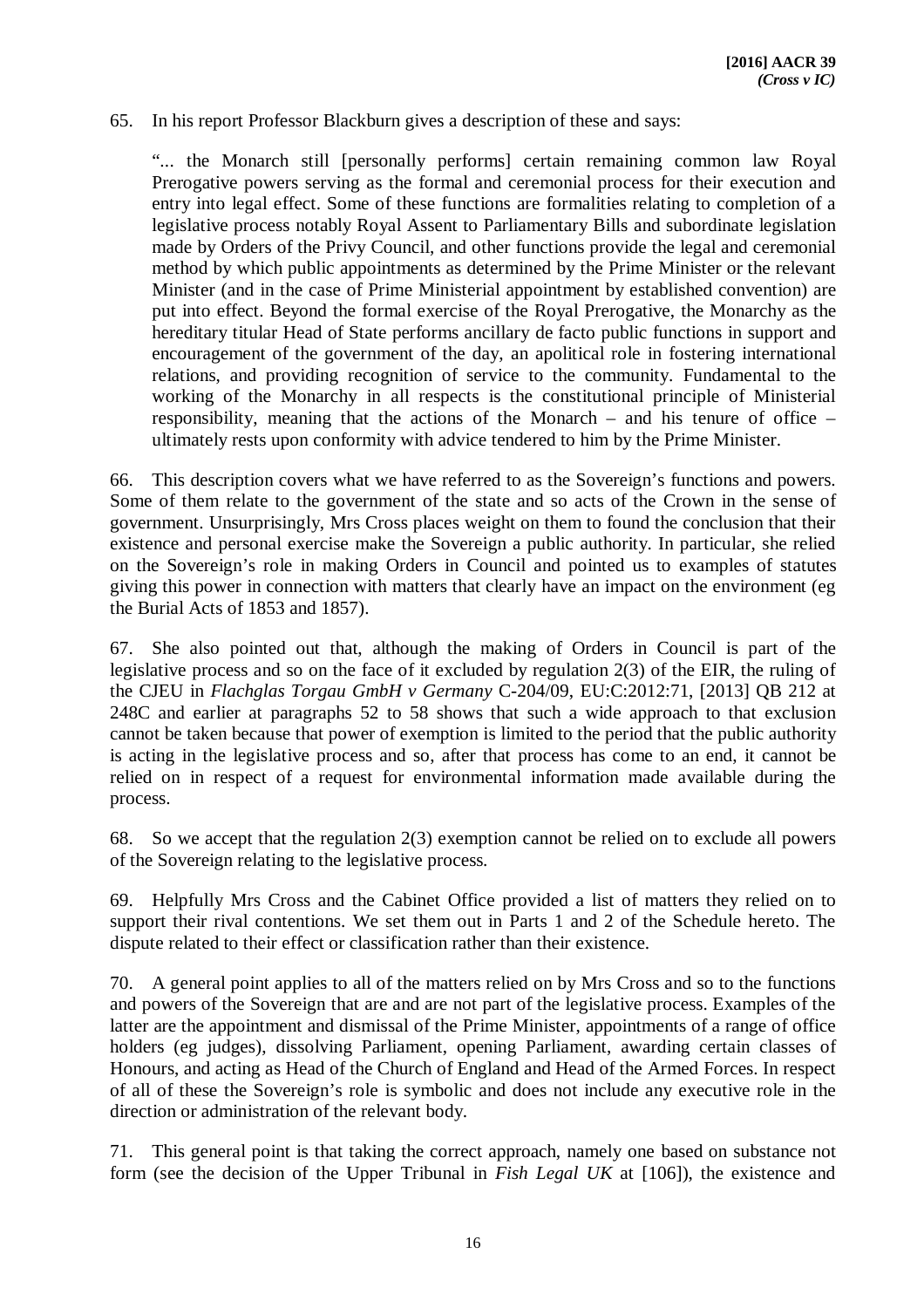exercise of all of the powers, duties and functions of the Sovereign relied on by Mrs Cross and the Sovereign's role as Head of State do not mean that the Sovereign is a part of the government and so a public authority because, as a matter of substance, the Sovereign holds and exercises all of them in a formal, ceremonial or personal capacity and not in an executive or administrative capacity. Put another way, as part of our constitutional law the Sovereign does not have an executive or administrative role to play in exercising the Sovereign's Function and Powers.

- 72. This conclusion and so the effect to this general point:
	- i) is founded on an important aspect of the substance of our system of government under our unwritten constitution and of the role of our constitutional monarch as Head of State in respect of it which we have dealt in paragraphs 51 to 57 above. There we accept a number of the matters relied on by the Cabinet Office set out in Part 2 of the Schedule hereto and the kernel of that part of its case, and
	- ii) reflects the distinction between the Crown in the sense of government (ie those carrying out executive and administrative function as part of the central or local government) and the Sovereign when exercising the Sovereign's functions and powers.

73. Mrs Cross sought to rely on the position of other Heads of State who have been made public authorities on their state's implementation of the Directive (eg those of Germany and Bulgaria). This does not assist because, as we have already mentioned in the context of the Historic Royal Palaces Trust it is open to states to provide broader access than required by the Directive and their inclusion (and as it seems to us some of the public authorities listed in Schedule 1 to FOIA) is at least arguably based on that ability. And, in any event, it would be based on that state's conclusion on the extent of the Directive. Also, analogies between a Head of State named as a public authority in one state with one not named in another cannot be validly made without a detailed analysis of the relevant constitutional arrangements.

74. Rather the relevant question is whether the Sovereign's functions and powers generally, or those that are relied on or particularly emphasised by Mrs Cross, mean that, on a Community law approach the Sovereign is acting as an organic or functional administrative authority and so as a public authority (as defined).

#### *Article 2(2)(a) of the Directive – regulation 2(2)(a) and (b) of the EIR*

75. For the reasons set out above, for present purposes the Sovereign is not the Crown in the sense of government and so is not part of the government at national, regional or other levels.

76. It is also difficult to see how the Sovereign could be included within regulation 2(2)(a) and (b) of the EIR as the Sovereign is clearly not a government department, is not listed or described in Schedule 1 to FOIA and the addition of the Sovereign or the Royal Household to that list would not fit easily with section 37 of FOIA.

#### *Article 2(2)(b) of the Directive – regulation 2(2)(c) of the EIR*

77. This introduces the functional test that was the subject of the guidance given by the CJEU in *Fish Legal EU.*

78. Mr Eadie for the Cabinet Office argued that: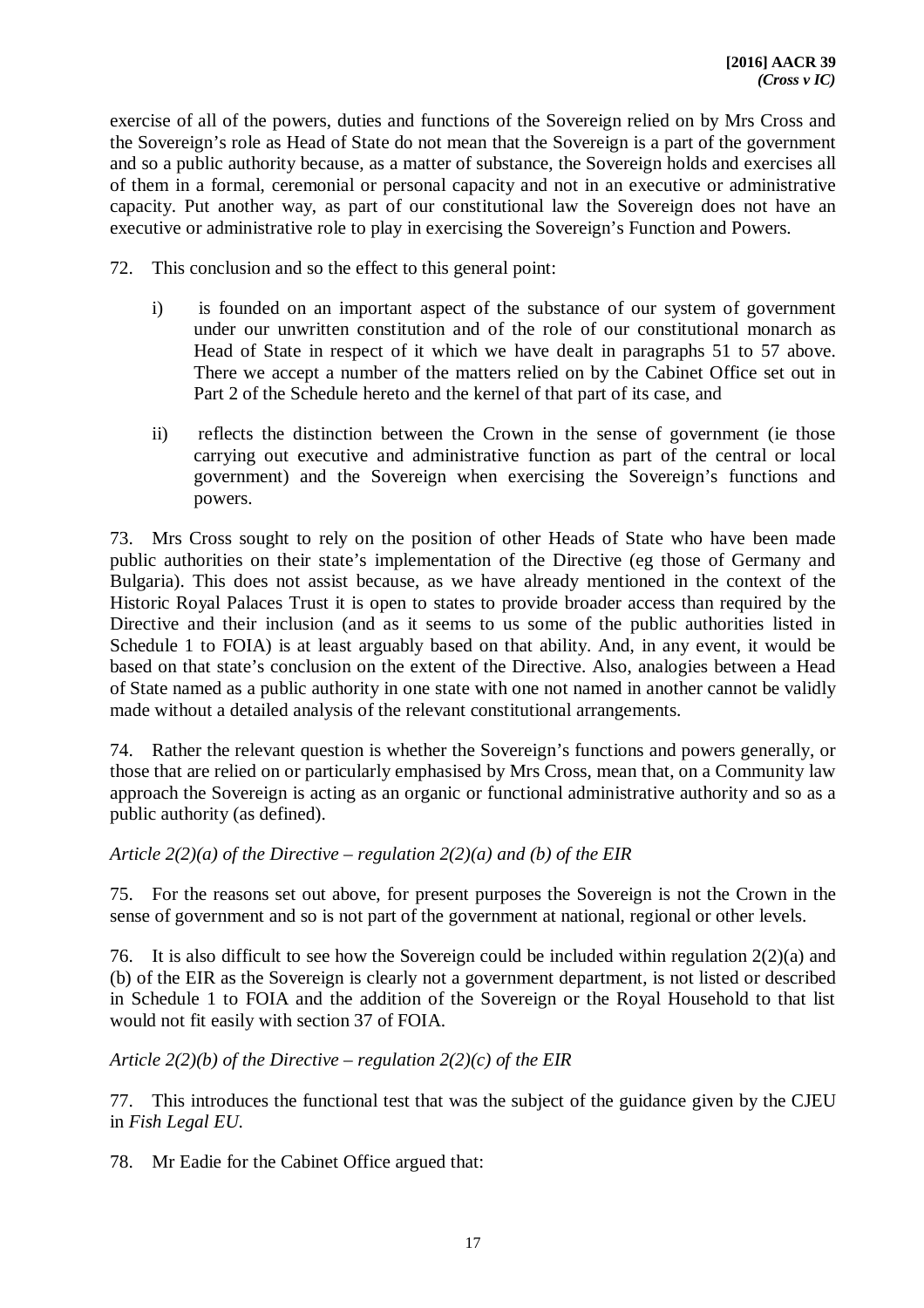- i) the CJEU uses the phrase *"services of public interest",* or the materially identical phrase *"services in the public interest"*, in very many cases,
- ii) virtually without exception, the context for its use carries connotations of services to or for the public that may be provided by a private body but that are of particular importance to citizens; and that would not be supplied (or would be supplied under different conditions) if there were no public intervention, and thus the phrase is typically used in cases which concern matters such as water supply; electricity; gas; waste disposal; railways; postal services; telecommunications; broadcasting or bus services (see for example (apart from *Fish Legal* itself) *Commission v Spain*  C-463/00, EU:C:2003:272, [2003] ECR I-4581 at paragraph 66; *Commission v France* C-483/99*,* EU:C:2002:327, [2002] ECR I-4781 at paragraph 43; *Re Mrozek*  C–335/94*,* EU:C:1996:126, [1996] ECR I-1573, [1996] 2 CMLR 764 at paragraphs 15–16; *Federconsumatori and Associazione Azionariato Diffuso v Comune di* Milano C-463/04 and C-464/04*,* EU:C:2007:752, [2007] ECR I-10419 at paragraph 41),
- iii) the phrase *"services of public interest"* is closely analogous to the phrase *"services of general economic interest",* a concept well known in the EU law of procurement and State aid, referring to economic activities that are of particular importance to citizens and that require State intervention for their supply,
- iv) so it is easy to comprehend why the CJEU takes as its starting point a phrase carrying connotations of services provided to or for the public, but often by non-State bodies, and
- v) it is wholly artificial to view the functions performed by the Royal Household as *"services of public interest"* in this sense. They are not services provided to or even for the public at all. They are support functions for the Sovereign. Only in the most strained sense – and not a sense which the CJEU has ever adopted in its case law – could they ever come within the phrase "services of public interest".
- 79. Miss Proops, for the Information Commissioner, argued that:
	- i) the reference to "*including etc*" in the Directive and so "*inter alia etc*" by the CJEU was by way of example,
	- ii) the description "services of public interest" does not have the limited meaning attributed to it by the Cabinet Office and was a description that should be given a wide meaning and one that was wide enough to include the powers, duties and position of the Sovereign relied on by Mrs Cross in this case (including but not limited to those relating to the occupied Royal Palaces) and so what we have called the Sovereign's functions and powers, but
	- iii) the Sovereign had no special powers because all the powers relied on were formal or ceremonial, and
	- iv) as we understood that part of her argument, and notwithstanding the common ground referred to in [4] above, in any event none of them related to the environment.
- 80. Mrs Cross argued that: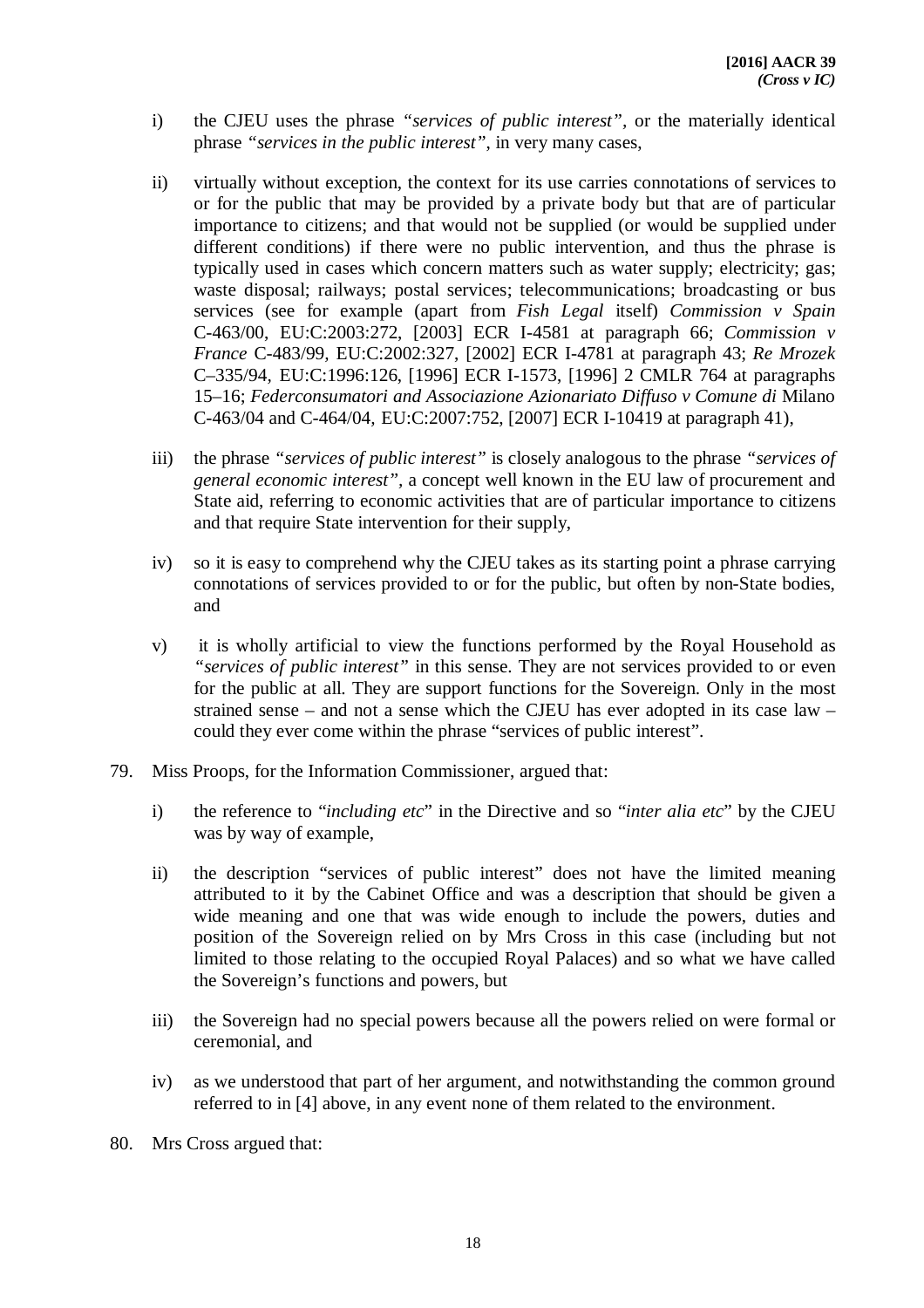- i) the function and position of the Sovereign and the powers and duties she has to fulfil her roles, in particular, (a) as Head of State, in respect of the making of Orders in Council (particularly the need for her personal participation, and her ability to make emergency regulations), and (b) in respect of the occupied Royal Palaces (which she says would be done by the government and so the Crown if the Sovereign gave them up) mean that the Sovereign is a public authority as defined by Article 2(2)(b) because she performs functions of public administration,
- ii) in support of that she relies on the provision of funding of the Sovereign by Parliament to enable her to carry out or to assist her in carrying out the functions and powers she relies on and the provisions that enable the Regent or Counsellors to perform functions of the Sovereign when the Sovereign is unable to do so,
- iii) in agreement with the Information Commissioner that "*services of public interest*" has a wide meaning and that the reference to "*including*" in the Directive and "*inter alia*" in the *Fish Legal EU* judgment were to examples of what public authorities do,
- iv) the special powers referred to in *Fish Legal EU* do not have to relate to the environmental field,
- v) the special powers do not have to be decision-making powers, and
- vi) in any event, some of the powers relate to the making of legislation that has an impact on the environment (eg under the Burial Acts).

81. *Our analysis.* The summary of the arguments shows that we were presented with a wide range of argument on how to interpret and apply the relevant language, or to adopt what was said by the Upper Tribunal in *Fish Legal UK* to "hunt the snark"*.* 

82. Under the heading *Fish Legal* we have set out our views on the approach to be taken to the application of the functional test or description test in paragraph 52 of *Fish Legal EU* (see [34] to [41] above). Additionally, under the heading *the Sovereign's functions and powers* we have addressed some of the arguments put to us. We now turn to the application of those conclusions to this case and other arguments raised in it by the parties.

83. *The references in Article 2(2)(b) and paragraph 52 of Fish Legal EU to the environment.* Mrs Cross and the Information Commissioner argued that these references are merely examples. We do not agree.

84. We express our views on this argument although it can be said to be academic because (a) as appears below (see [101] below) we accept that the Sovereign performs service of public interest in respect of the occupied Royal palaces, and (b) the common approach before us which we have adopted is that the functional test does not require that she has to have special powers vested in her to do so.

85. As we have said there is a hierarchy to the provisions. This must not be approached too rigidly but it is clear that, at the first tier, the intention was that it did not matter whether entities that are organically administrative authorities were performing functions relating to the environment and that if such entities held environmental information it could be requested under the Directive (see for example the UNECE guide, Recital (11) the Directive and paragraph 50 of *Fish Legal EU*).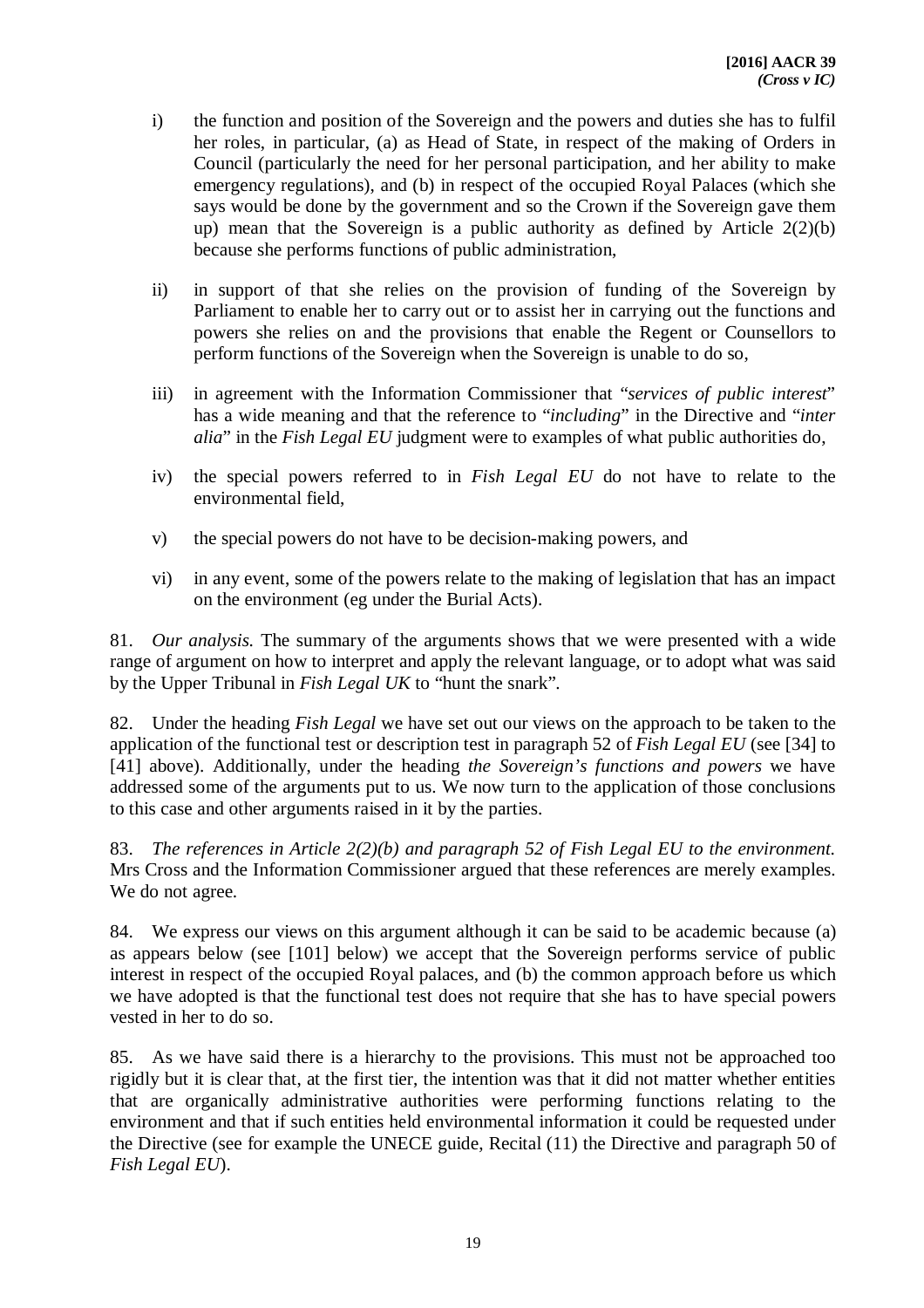86. At the next tier, it seems to us that the natural meaning of the language of Article 2(2)(b) of the Directive "*performing public administrative functions under national law, including specific* duties, activities or services relating to the environment" is not referring to those duties by way of example of what would be public administrative functions. Rather, the meaning (and it seem to us the intention) of that language is that to satisfy the functional test the relevant entity must under national law be performing "*specific duties etc relating to the environment*".

87. This approach to the language clearly reflects Recital (11) of the Directive and in our view that is the effect of Article 2(2)(b) of the Directive.

88. The purposive argument to the contrary is that it was intended that the Directive was to have and be given a broad application and so the functional test should include any entity that under national law was performing any administrative functions. In support of that Mrs Cross referred us to the sentence in the UNECE guide (cited at [16] above): "*As in subparagraph (a), the particular person does not necessarily have to operate in the environmental field*". That guide is not binding. But, in any event, it seems us that, if it is read as Mrs Cross suggests, it runs counter to Recital (11) to the Directive. Further, in our view, rather than supporting the proposition that the functional test can be satisfied by an entity that does not have any specific duties etc in relation to the environment (and so in the language of the CJEU is not entrusted with any services of public interest in the environmental field), this sentence of the UNECE guide supports the common ground that in applying the approach set by the CJEU to the functional test the special powers do not have to relate to the services of public interest in the environmental field.

89. If the broad "example approach" argued for by Mrs Cross and the Information Commissioner was intended at the functional stage we see no need for Article 2(2)(b) to refer to specific duties etc in relation to the environment, or for the CJEU to refer to services of public interest *inter alia* (amongst others) in the environmental field as examples of what administrative functions can be, or why such examples would assist in identifying other public administrative functions.

90. Also, if at the functional stage an entity does not have to be performing services of public interest in the environmental field, it is not clear to us why the control test at the next tier must be over functions etc relating to the environment whether it exists only over those functions or arises because of control of the relevant entity.

91. More generally, it seems to us that when you move from an organic description to a functional one, or one based on control, in respect of a Directive designed to give access to environmental information it is natural to provide that, at the second and third stages, the relevant entity has to have relevant public interest functions in the environmental field.

92. Further, in our view the broad "example approach" does not accord with the natural meaning of paragraph 52 of the judgment of the CJEU in *Fish Legal EU.* There "*inter alia*" and so "*amongst others*" describes what the entity has to be entrusted with under the relevant regime and so what has to be included within the "*services of public interest"* so entrusted to the entity and it is not introducing an example of what might be a "*service of public interest*".

93. *Linkage between organic and functional public authorities.* The opening reference in paragraph 52 of *Fish Legal EU* to "*administrative authorities defined in functional terms"*  provides a clear link between a public authority at the second tier of the hierarchy and the entities which, organically, are *administrative authorities* at the first tier of the hierarchy. This is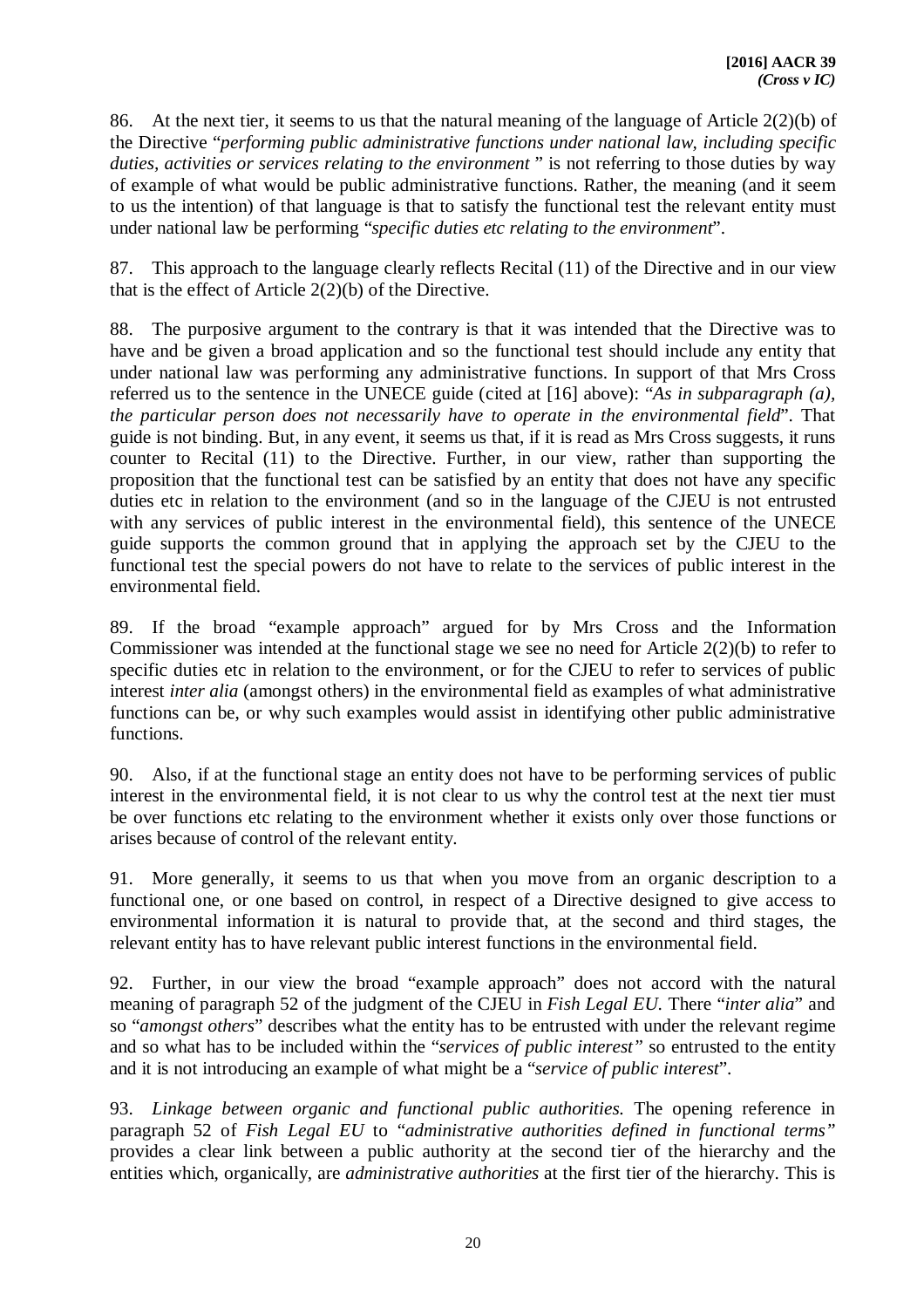because it states that this category again concerns *administrative authorities* but defined in functional terms rather than by an organic approach.

94. In our view, this means that what the entity does must have a sufficient connection with what entities that are organically part of the administration or the executive of the state do.

95. In our view, by paragraph 52 of *Fish Legal EU* the CJEU captures the need for this link by referring to entities (a) being entrusted with the performance of services of public interest, and (b) being vested with special powers. That combination is important because it is what makes a service of public interest one that counts or qualifies in determining whether the entity is an administrative authority and so a public authority under the functional definition (see [39] and  $[40]$  above).

96. In our view, the use of these combined factors to describe what counts or qualifies for consideration under the functional test means that it is not appropriate to proceed on the basis that the CJEU was referring to *services of public interest* in a way in which it has used that description and "*services of general economic interest*" in other contexts. However, this does not mean that those contexts do not on an application of a Community law approach inform what are and are not the functions and special powers that together mean that the relevant entity is within the functional definition of an administrative authority and of a public authority.

97. It follows that we do not accept the submission made on behalf of the Cabinet Office that "*services of public interest"* was used in a special sense by the CJEU. Rather, it was stating that the combination of what the relevant entity is entrusted to perform (services of public interest) and the special powers given to it to assist it to do so is what has to be considered in determining whether the entity is a public authority.

98. *The applicable legal regime.* As mentioned in [40] above, we consider that both the services of public interest and the special powers must be entrusted to and vested in the relevant entity by the legal regime applicable to that entity. In our view, this linkage points to a conclusion that the combination of the performance of the services entrusted to an entity and the powers vested in it to perform those services (in the words of paragraph 52 "*for this purpose*"*)* must provide a sufficient connection between what entities that are organically part of the administration or the executive of a state do and what entities that qualify under the functional test do. So here the combination of the functions, services and powers relied on must provide a sufficient link between (a) the Sovereign, and (b) the Crown in the sense of government.

99. *Rigidity / flexibility.* In our view, the general approach to the interpretation of a Directive and Regulations to implement it carries over to the interpretation and application of the functional test as set or described by the CJEU with the result that the CJEU description should not be applied in place of the tests set by the Directive and the EIR. Rather, it is important and binding guidance on what those tests mean and how they are to be applied, and like the test set by the Directive, the test set by the CJEU (which contains concepts and words that have a range of meaning) should be applied so as to give effect to the underlying objectives and purposes of the Directive including those relating to its breadth and the public interest in environmental information being made available to the public.

100. It follows that the CJEU test should not be applied rigidly or without reference to, and a cross check with, both the words of the Directive and the EIR and their underlying objectives and purposes. That cross check involves standing back and asking whether in all the circumstances of the case the combination of what are, or are arguably, the factors identified by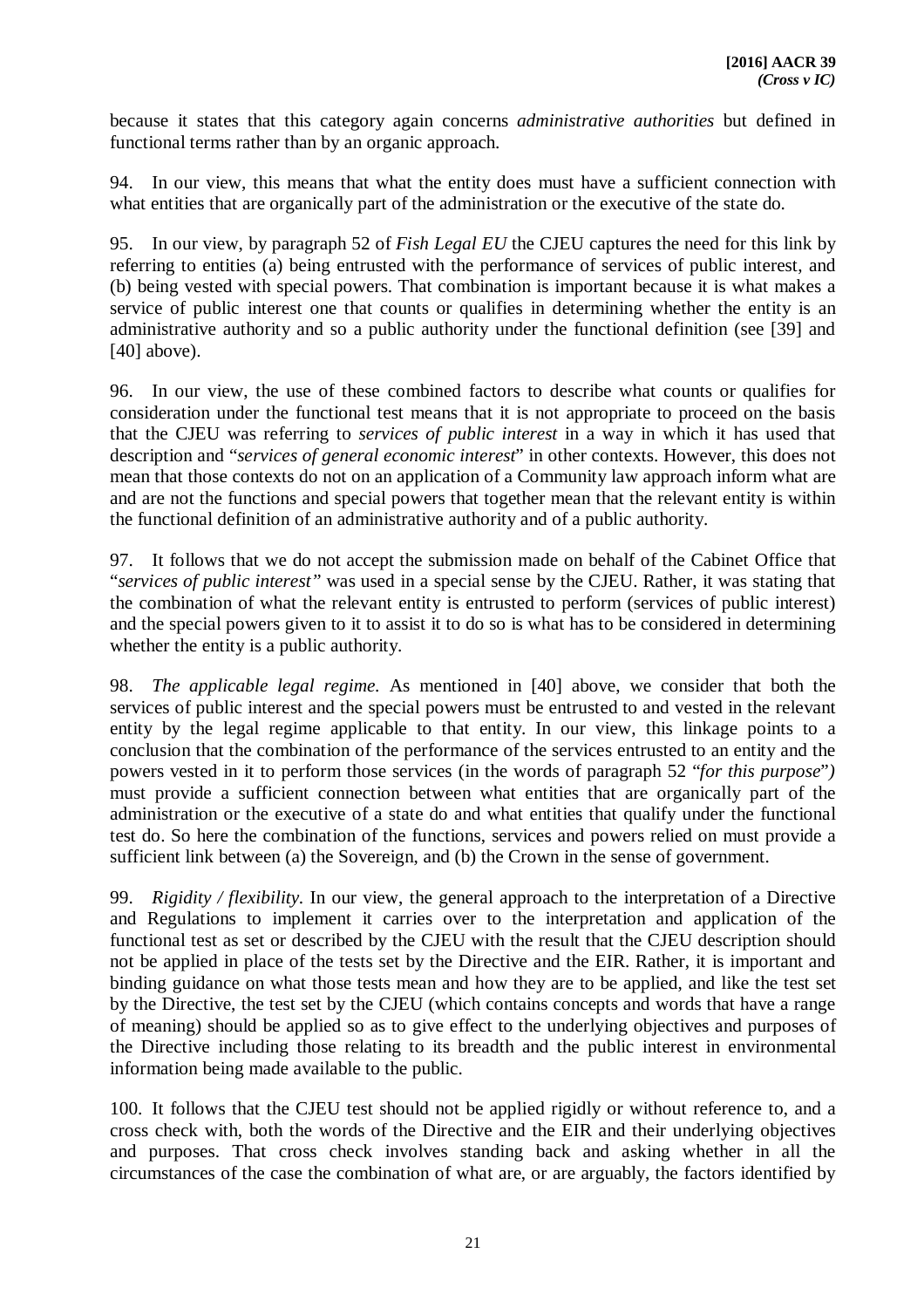the CJEU in its test result in the relevant entity being a functional public authority. The key issue on that approach is whether taking these factors together there is a sufficient connection between the Sovereign's functions and powers that are relied on and what entities that organically are part of the administration or the executive of a state do.

# **Conclusions applying our analysis**

101. We accept that the relevant functions and powers of the Sovereign include functions and powers in the environmental field in connection with the occupied Royal Palaces and some legislation. We also accept that the public has an interest in their performance that includes a public interest in the environmental issues that they engage being properly addressed and access to that environmental information. The best example of this is the management and upkeep of the occupied Royal Palaces which are held for the nation.

102. However, no special powers were identified that assist the Sovereign in the management and upkeep of the occupied Royal Palaces. She has no powers in respect of them that do not result from the normal rules applicable in relations between persons governed by private law. Sovereign immunity under the Crown Proceedings Act 1947 is not a power but it emphasises that in her personal capacity the Sovereign is not a part of the executive or the administration.

103. Also the receipt of funds voted by Parliament is not a power and its relevance, if any, is confined to the control issue in the next category or tier of the definition of a public authority.

104. The Sovereign's role in respect of that management and upkeep through the Royal Household, and its funding, is the product of our constitutional history and not simply its last step which has had the result that the Sovereign has the responsibility of managing and maintaining these buildings that are held for the nation. That history and final step has no connection, or no connection of any substance, to what the Crown in the sense of government does and so with what administrative authorities do as part of the public administration or the executive of a state. This is so even though that management and function could be done by a government department and might in the future be done by a government department.

105. So, in respect of the Sovereign's Functions relating to the occupied Royal Palaces:

- i) the Sovereign has no special powers and the combination of factors identified by the CJEU for those functions to count or qualify under the functional test does not exist, and in any event
- ii) standing back in the manner and asking the key question suggested above, the Sovereign is not performing such functions as a part of the government or executive of the State (and so as the Crown in the sense of government) even though (a) there is a public interest in the environmental issues that they engage being properly addressed and in the public having access to that environmental information, and (b) in the future, they might be performed by a government department (or other public authority.

106. Turning to the other functions and powers of the Sovereign relied on by Mrs Cross, we repeat that some relate to legislation that has a direct impact on the environment. Many do not relate to the environment but on the common ground before us they could be relied on to satisfy the functional test.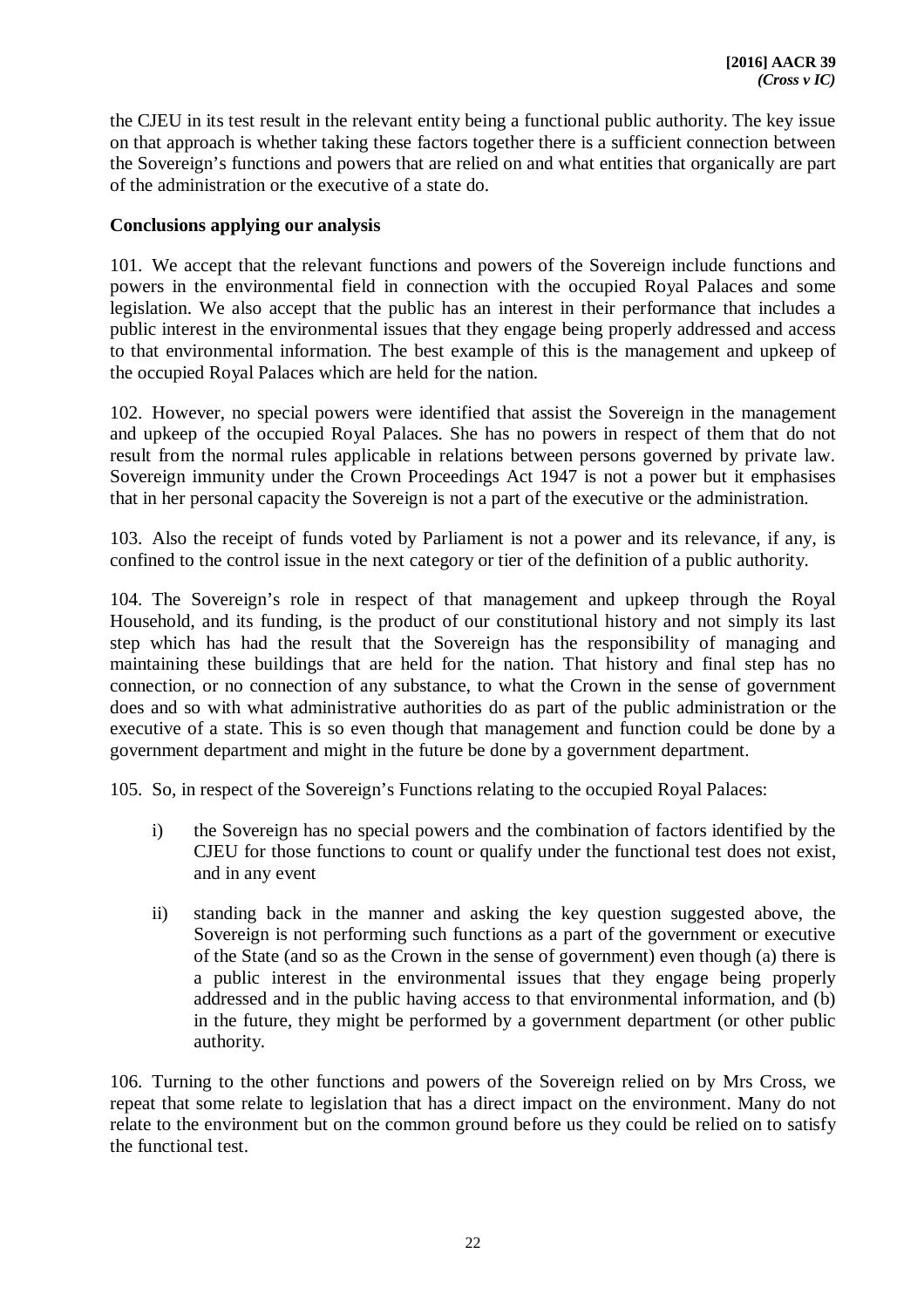107. We agree that these functions and powers of the Sovereign are of constitutional importance and so, in that sense, they can be classified as services of public interest, because the public is affected by their performance and product (eg by the coming into effect of legislation).

108. Whilst we agree that these Sovereign's functions and powers (including those in respect of legislation) do not result from the normal rules applicable in relations between persons governed by private law this is because they have nothing to do with that aspect of the law.

109. Rather, all of the relevant functions and powers of the Sovereign result from our constitutional law and, applying that regime of law, they are not a part of what the Crown in the sense of government does and so of what administrative authorities do as part of the public administration or the executive of a state. So, in our view they are not powers of a type contemplated by the CJEU when it was referring to special powers in their description of the functional test for determining what is an administrative authority and so a public authority (as defined).

110. Further, as a matter of constitutional law all of the functions and powers of the Sovereign that are relied on are formal, ceremonial or personal and not a part of what our administrative authorities do as part of the public administration or the executive of a state.

111. So in respect of the other functions and powers of the Sovereign that are relied on by Mrs Cross:

- i) the Sovereign has no special powers in the sense in which they are referred to by the CJEU and so the combination of factors identified by the CJEU for those functions to count or qualify under the functional test does not exist, and in any event
- ii) standing back in the manner and asking the key question suggested above, the Sovereign is not performing any such functions as a part of the government or executive of the State (and so as the Crown in the sense of government) even though there is a public interest in them being performed.

112. The point that in certain circumstances the Sovereign's Functions and Power can be exercised by someone else makes no relevant difference to their nature.

# *Regulation 2(2)(c) of the EIR*

113. Potentially this is wider than Article 2(2)(b) because it makes no reference to the environment. In this case this does not matter because the Sovereign does have some duties and activities relating to the environment but for the reasons we have given in respect of our conclusion on the application of Article 2(2)(b) of the Directive we have concluded that the Sovereign does not carry out functions of public administration.

# *Article 2(2)(c) of the Directive and regulation 2(2)(d) of the EIR*

114. Mrs Cross did not rely on these provisions. In our view, she was correct not to do so.

115. Returning to the initial and abandoned debate on the application of this test to the Royal Household, it is under the control of the Sovereign who, in our view, is not a public authority as defined.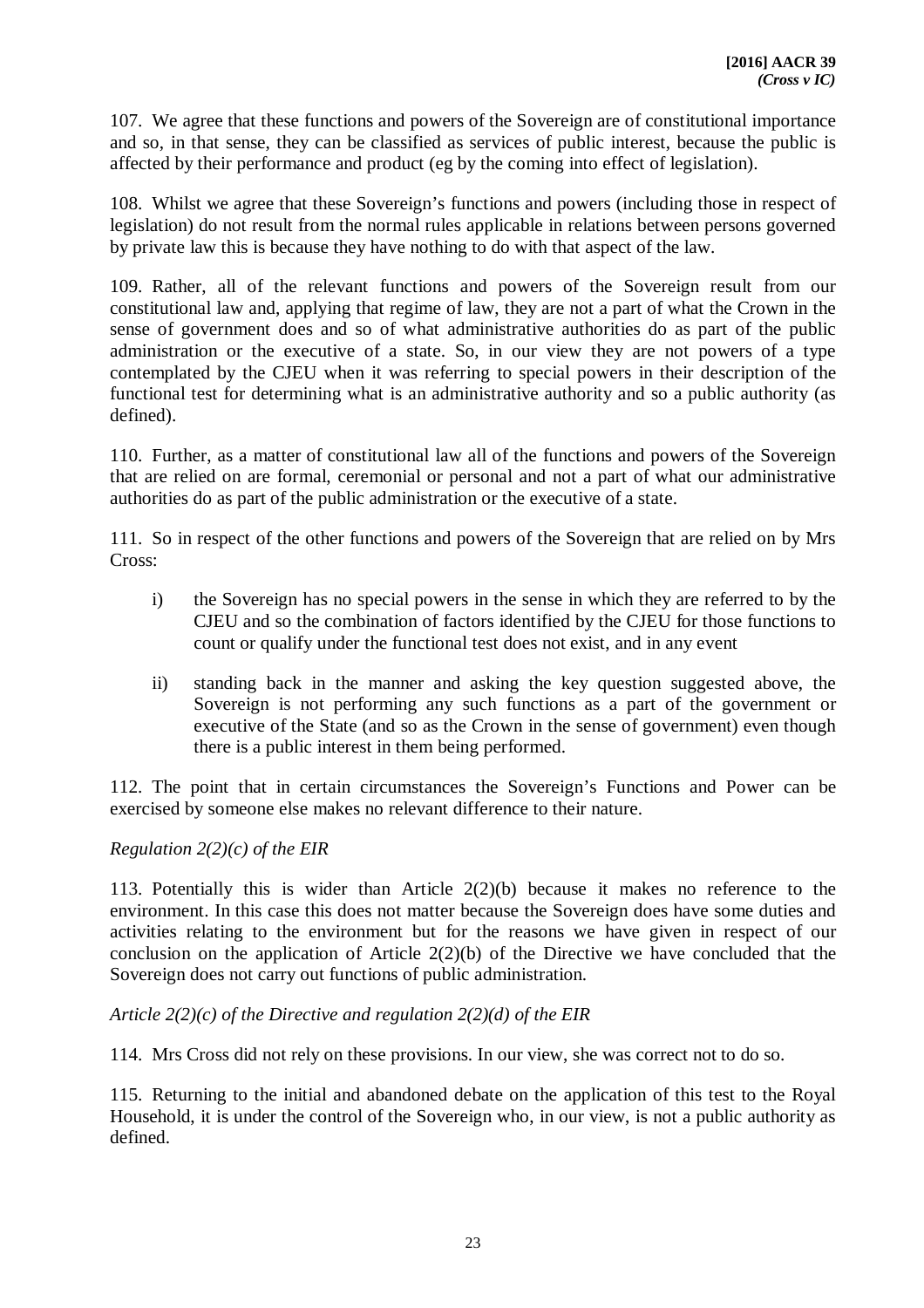116. Even if it was accepted, which we do not, that the Sovereign was an entity with the environmental functions set out, the Sovereign is not under the control of a public authority.

117. The facts that the Sovereign is funded by public money voted by Parliament and, for example, the Keeper of the Privy Purse has to account to Parliamentary committees do not mean that the Sovereign is under the control of the providers of the moneys be they classified as Parliament, the executive, government or administrative authorities. That office holder, and so indirectly the Sovereign, may be criticised or invited to consider doing something by such a committee and may act on such a criticism or invitation but they do not have to and the Sovereign is not controlled by terms or conditions relating to the provision of public funds or that funding itself.

118. The management and upkeep of the occupied Royal Palaces is therefore not controlled by a public authority.

119. Convention and practice results in the other functions and powers of Sovereign that are relied on by Mrs Cross being exercised on the advice of ministers, and others, who do form part of the government. But, in our view this does not amount to control.

### *Hybridity*

120. It was argued before us by the Information Commissioner and the Cabinet Office that the conclusion on the application of this principle in *Fish Legal EU* (namely that it did not apply to public authorities under Article 2(2)(b) of the Directive) did not apply to natural persons and so, if the Sovereign was a public authority the hybridity principle would apply to her.

121. If we were to conclude as we have that the Sovereign is not a public authority it was common ground that we need not and should not address this argument; we agree.

#### **SCHEDULE**

# PART 1

#### Matters relied on by Mrs Cross

#### The Royal Household

 The Royal Household provides advice and administrative assistance in support of the official duties of the Sovereign including, advising and assisting the Sovereign in relation to constitutional and governmental matters, dealing with the Sovereign's official correspondence, organising the Sovereign's official programme, supporting the Sovereign in respect of Her duty to receive credentials from foreign Heads of Mission, organising investitures and accounting to Parliament for the use of public funds.

 The Royal Household's support for the Queen's Official Duties and the Maintenance of the Royal Palaces is funded by the Sovereign Grant. Funding for the Sovereign Grant comes from a percentage of the profits of the Crown Estate revenue. The level of the grant is reviewed every five years by the Royal Trustees (the Prime Minister, the Chancellor of the Exchequer and the Keeper of the Privy Purse).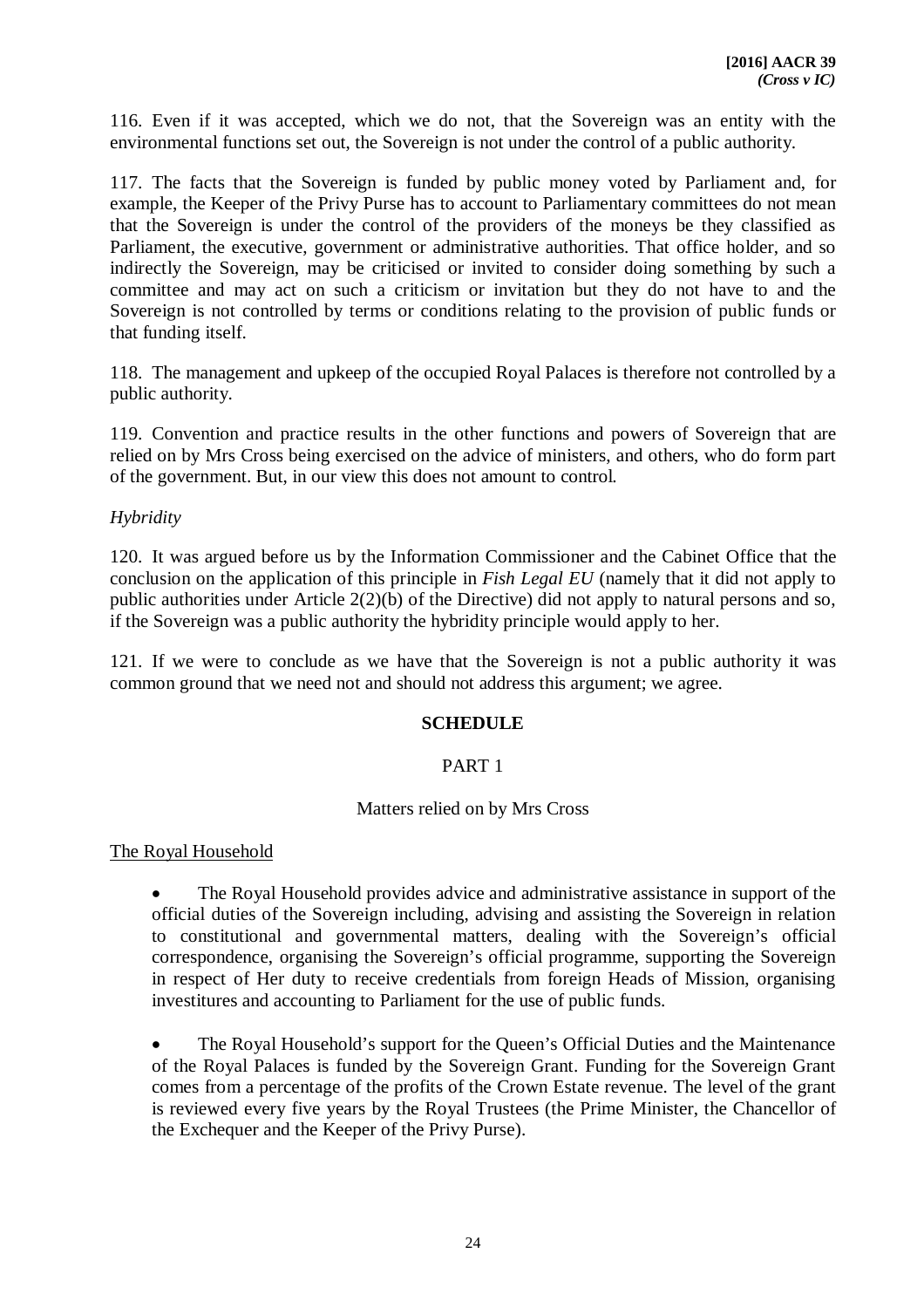The Sovereign Grant Act 2011 made the Royal Household to be the subject of the same audit scrutiny as other government expenditure, via the National Audit Office and the Public Accounts Committee. The Keeper of the Privy Purse is required by section 2(1) to prepare annual financial accounts of the Royal Household and to keep proper accounting records relating to the Royal Household.

# The Monarch and the Constitution

 Some prerogative powers may only be exercised and take effect in law by the Sovereign personally and as such, the Sovereign's personal involvement cannot be circumvented. These powers are referred to as direct prerogative powers. Direct prerogative powers include the Royal Assent to legislation, the appointment of the Prime Minister and certain other ministers and members of the Privy Council, the summoning of new Parliaments and the opening of the annual Parliamentary sessions and the making of orders in Council.

 The Monarch, together with the House of Commons and the House of Lords, is one of the three components of Parliament. The Monarch's formal assent to a Bill is required before it can have the force of law.

 The Monarch appoints various senior public officials, mainly by Letters Patent. These include the Lord Chancellor, Lord Privy Seal, Justices of the Supreme Court, Lords Justices of Appeal, High Court Judges, district judges and members of the House of Lords.

 Orders in Council are orders that have been approved at a meeting of the Privy Council personally by the Queen. Statutory Orders are made under any of the numerous powers contained in Acts of Parliament which give Her Majesty a Power to make Orders. Most statutory Orders in Council are Statutory Instruments.

 Oaths of Loyalty are taken by many public office holders to Queen Elizabeth II personally, and to her heirs and successors.

 The Sovereign has the power to make emergency regulations by Order in Council in the event of an emergency as defined by section 1 of the Civil Contingencies Act 2014. Emergency regulations may make any provisions which the person making the regulation is satisfied are appropriate for the purpose of preventing, controlling or mitigating an aspect or effect of the emergency in respect of which the regulations are made. Emergency regulations may make provision of any kind that could be made by Act of Parliament or by the exercise of the Royal Prerogative.

 If the Sovereign is judged by reason of "infirmity of mind or body" to be incapable of performing "the Royal functions" in accordance with the Regency Act 1937, then these functions may be performed on behalf of the Sovereign by a Regent. A Regent does not have the power to alter the order of succession.

 If the Sovereign is suffering from some other illness, or is absent from the United Kingdom, then the Sovereign may appoint Counsellors of State in order to prevent delay or difficulty in the dispatch of public business. Counsellors of State are appointed by Letters